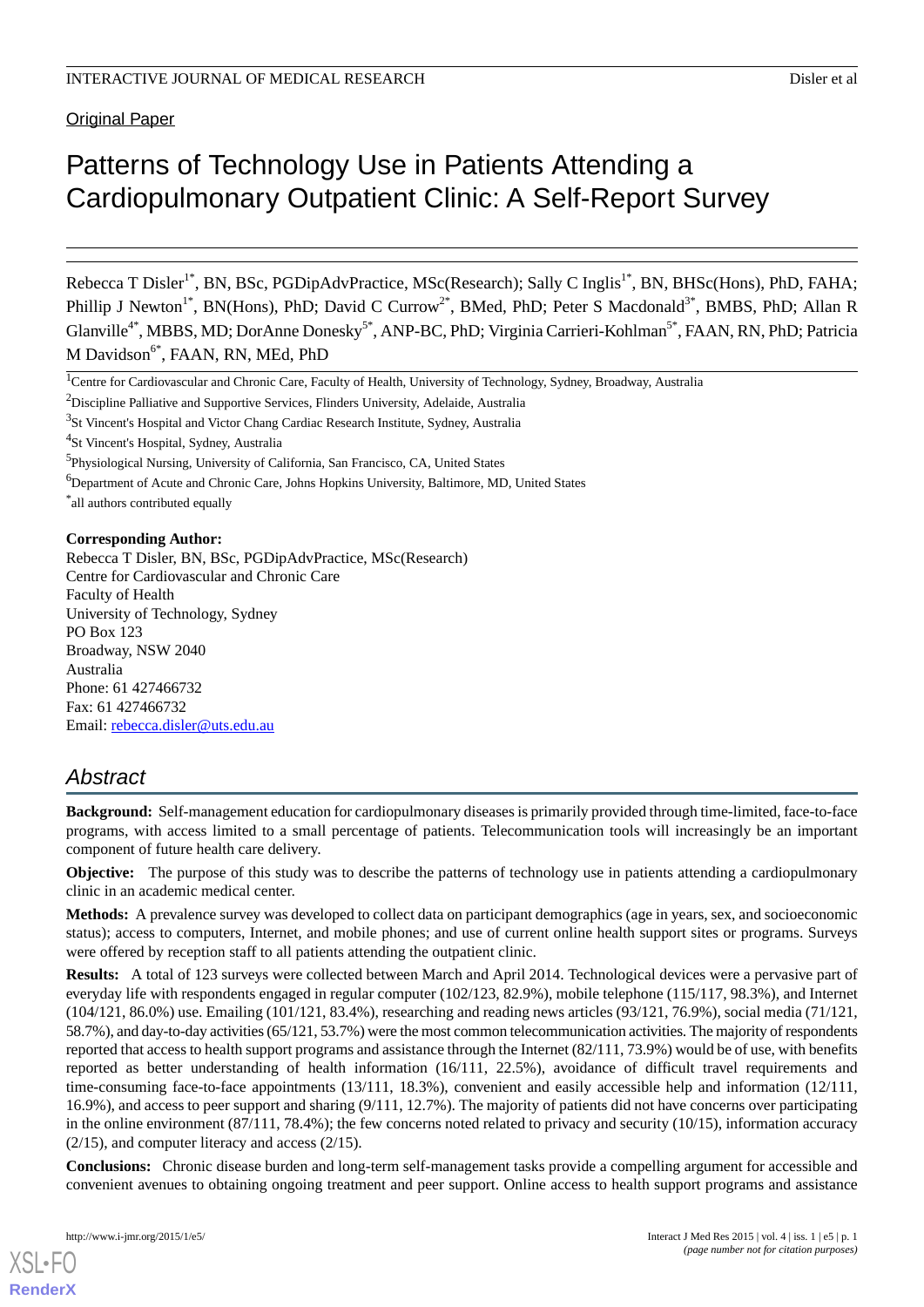was reported as useful and perceived as providing convenient, timely, and easily accessible health support and information. Distance from the health care facility and a lack of information provision through traditional health sources were both barriers and enablers to telehealth. This is particularly important in the context of a cardiopulmonary clinic that attracts patients from a large geographical area, and in patients who are most likely to have high health care utilization needs in the future. Telecommunication interfaces will be an increasingly important adjunct to traditional forms of health care delivery.

#### *(Interact J Med Res 2015;4(1):e5)* doi:  $10.2196/ijmr.3955$

#### **KEYWORDS**

chronic obstructive pulmonary disease; chronic disease; self-management; self-care; telemedicine, eHealth; mHealth

# *Introduction*

The increasing burden of non-communicable diseases, such as heart and respiratory disease, is placing increasing pressure on global health systems [[1](#page-10-0)[,2](#page-10-1)]. The incidence and cumulative burden of these chronic progressive disorders is accentuated through population aging [\[1](#page-10-0)]. The prevalence of chronic heart failure (CHF) is 23 million worldwide with an overall prevalence of 2-3% of the population in the United States and Europe [[2-](#page-10-1)[5\]](#page-10-2). The global prevalence of chronic obstructive pulmonary disease (COPD) is estimated at 65 million and COPD is now responsible for 5% of all deaths globally [\[6](#page-10-3),[7](#page-11-0)]. Despite optimal pharmacological and medical treatments, individuals with COPD and CHF continue to experience high symptom burden, most commonly dyspnea and fatigue [[8](#page-11-1)-[12\]](#page-11-2). Both COPD and CHF are frequent causes of hospitalization and require self-management strategies [\[8](#page-11-1)-[12](#page-11-2)]. The economic costs of COPD are approximately US\$ 40 billion annually and this financial burden will only increase [\[8](#page-11-1)[-12](#page-11-2)]. Daily symptoms, poor physical functioning, progressive social isolation, and caregiver burden contribute to this disease burden [\[6](#page-10-3),[7](#page-11-0)[,13](#page-11-3)].

The burden of non-communicable diseases extends over time and the life course [\[14](#page-11-4),[15\]](#page-11-5). Self-management education for people with COPD and CHF, including symptom management strategies, exercise, and reinforcement of activity and medication adherence, are primarily provided through pulmonary and cardiac rehabilitation and heart failure specific disease management programs [[16-](#page-11-6)[20\]](#page-11-7). These interventions are commonly episodic, of short duration, and available only to a small percentage of individuals [\[16](#page-11-6)[,17](#page-11-8)], with access limited by functional debilitation associated with chronic illness [\[21](#page-11-9),[22\]](#page-11-10). Although discrete disease management strategies are an integral element of evidence-based care, it is increasingly apparent that there are some symptom management issues that are germane across chronic conditions [\[23\]](#page-11-11). Self-management support should be targeted through multiple modes of delivery with a broad-based symptom focus [[24\]](#page-11-12). Although chronic conditions such as COPD and CHF have received greater attention from the medical community over the past decades, the burden of disease at an individual level is less well recognized [[25](#page-11-13)].

The most effective and economically sustainable approaches to support patients with chronic illnesses such as COPD and CHF, beyond acute exacerbations, require future investigation [[13](#page-11-3)[,18](#page-11-14),[24](#page-11-12)[,26](#page-11-15)-[28\]](#page-11-16). The disease burden and long-term tasks of self-management that confront patients are a compelling argument for accessible and convenient avenues to obtaining ongoing treatment and peer support [[29-](#page-12-0)[31\]](#page-12-1). Access to

Web-based health information and support is well established in the United States with a recent report noting that over 50% of adults aged over 65 years use the Internet [[28](#page-11-16)[,32](#page-12-2)-[35\]](#page-12-3); however, internationally, use is not so widespread [\[28](#page-11-16),[30-](#page-12-4)[36\]](#page-12-5). In the Australian context, studies have explored Web-based health interventions, but there is limited information as to the patterns of technology use in this particular patient group [[37\]](#page-12-6).

Although technology access is challenging for some older adults who are the most burdened with chronic conditions, communication tools have become a critical component of health care delivery [[29-](#page-12-0)[31\]](#page-12-1). Rapid advances in tools that provide instant access to health information and rich resources for self-care have already created paradigm shifts in health consumer attitudes about their health and health care [[28-](#page-11-16)[31\]](#page-12-1). The evolution of eHealth (health care delivery through Internet and telehealth communications for surveillance, health promotion, and symptom or disease management) and the introduction of mHealth (monitoring, personal digital assistants, and other wireless devices) are markedly altering the collaboration and interaction between consumers, health providers, and institutions [\[38](#page-12-7)[-40](#page-12-8)]. Asynchronous forms of health interaction, such as through email or discussion boards, allow individuals to receive self-management and condition support by posing questions to their provider without having to establish a formal face-to-face consultation (synchronous interaction) [[36,](#page-12-5)[41](#page-12-9)]. These converging factors will shape the development and testing of future interventions aimed at improving health outcomes and reducing costs across chronic illnesses. The new generation of empowered health consumers will expect that health care systems accommodate their changing needs and preferences for how they receive care, including access to evidence-based therapies [[28-](#page-11-16)[31](#page-12-1)].

In order to determine the future feasibility of Internet-based health care delivery, the reported prevalence study was undertaken to describe the patterns of technology use in patients attending a cardiopulmonary clinic in an academic medical center. The cardiopulmonary patients responding to this survey have provided a sample of those individuals most likely to have high health care utilization needs in the future; it is important to take this initial step in understanding whether these consumers are technology ready [\[42](#page-12-10)-[44\]](#page-12-11).

 $XSI - F($ **[RenderX](http://www.renderx.com/)**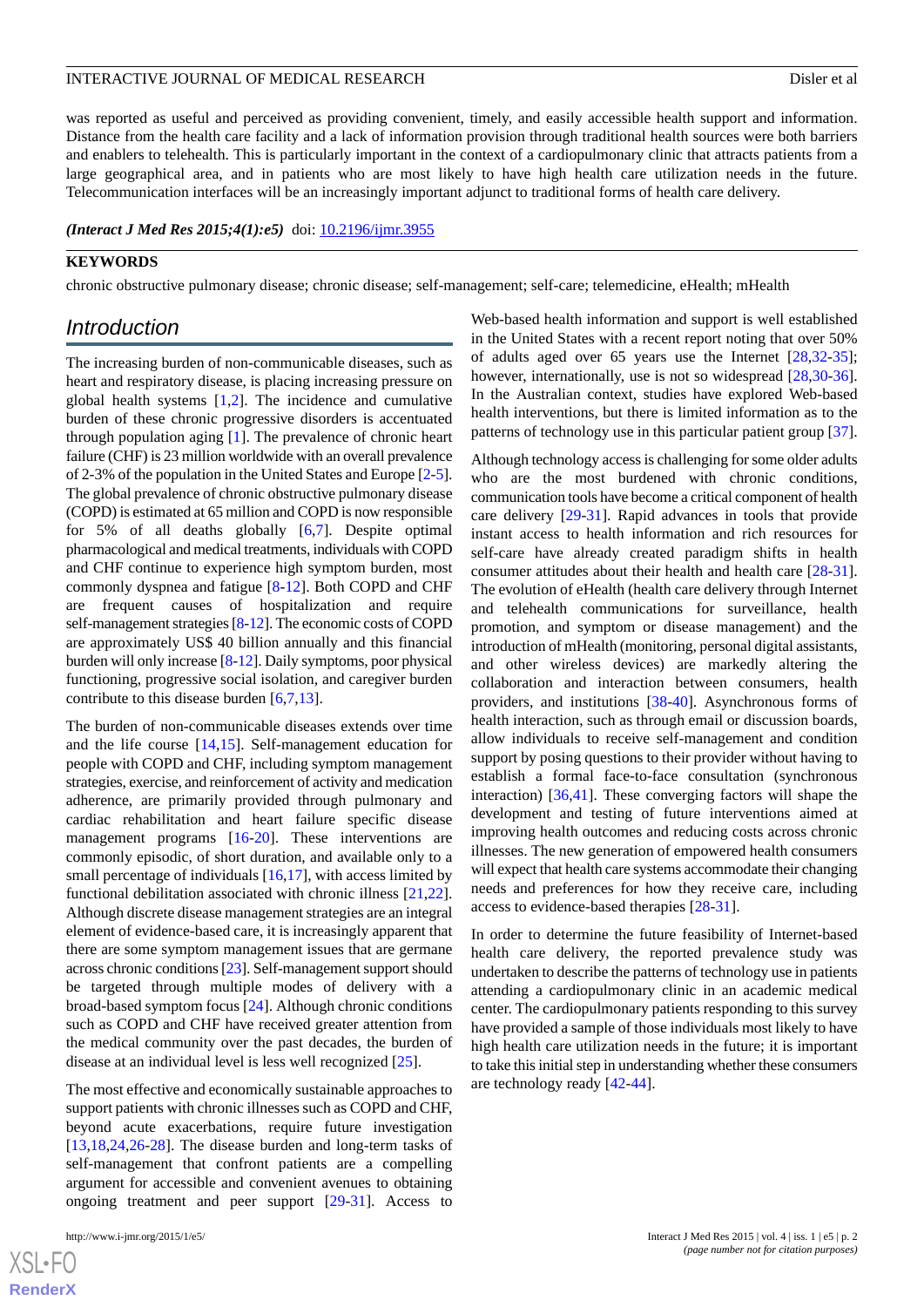# *Methods*

#### **Objective**

The objective of the study was to describe the prevalence and patterns of technology use in patients attending a cardiopulmonary outpatient clinic through a self-report survey.

# **Recruitment**

Patients attending a cardiopulmonary outpatient clinic at an academic medical center were invited to participate in this anonymous survey. All patients attending the cardiopulmonary outpatient clinic were eligible to participate.

The cardiopulmonary clinic is located within an academic medical center and provides services for patients with a variety of conditions including COPD, CHF, advanced lung disease, heart transplantation, and pulmonary hypertension. This clinic is a central referral setting for surrounding regional areas; consequently, individuals travel from all areas within the state to access specialist treatment.

# **Instrument**

A prevalence survey was developed in consultation with experts in the field of chronic illness and Internet-based health care delivery. The survey was presented in four sections with 11 questions used to capture information on participant demographics (age in years, sex, socioeconomic status); access and use of computers, Internet, and mobile telephones; and currently accessed health support sites. Socioeconomic status was described using the Australian socioeconomic indexes for areas (SEIFA) [[45\]](#page-12-12). These indices summarize "the relative socioeconomic advantage and disadvantage of areas using data from the Census of Population and Housing" and are reported through Australian area postcode (area zip code). Indices are based on a number of variables including employment, private and rented occupied housing, family makeup, and highest qualification, to name a few [[45\]](#page-12-12). Nominal tick boxes and free text short answer questions were used to collect responses. Respondents were able to give multiple answers to appropriate nominal and free text questions, noted by "please tick all that apply".

The survey was piloted for 1 week in the cardiopulmonary clinic and 10 surveys were checked for completion and coherence with the questions asked prior to continuing with data collection. There was limited missing data in this initial phase, however, "Please turn over" was added to the bottom of the page for ease. No other adjustments were required. The final survey contained four sections with 11 questions and took approximately 5-10 minutes to complete (see [Multimedia Appendix 1\)](#page-10-4).

# **Data Collection**

Surveys were offered by reception staff to all patients attending the outpatient clinic at appointment registration. Surveys on clipboards were also placed on tables within the waiting area for patients to complete as they wished. Participation was voluntary with hard copy surveys completed and placed anonymously in a sealed submission box within the waiting area.

# **Data Analysis**

Descriptive statistics were used to analyze all aspects of the survey data.

# **Ethical Issues**

Ethical approval was provided by the collaborating academic institution and clinical site; approval numbers LHR/13/SVH/5 and 2012-149A. Participation was voluntary and anonymous.

# *Results*

# **Respondents**

A total of 123 surveys were collected between March and April 2014. Approximately 543 patients attended appointments at the cardiopulmonary clinic during the study period, resulting in an overall response rate of 22.7%. The overwhelming majority of respondents completed the survey questions in full. This took into consideration respondents who answered "no" to regular computer or Internet who were precluded from completing particular subsequent questions; all previous responses from these respondents were included in the descriptive statistics. All 123 respondents answered questions in regards to gender, with more females (72/123, 58.5%) noted to have completed the surveys than males (51/123, 41.5%). Age was reported in 118 of 123 (95.9%) surveys with median respondent age of 56 years (range 18-77), and 52.5% (62/118) of respondents aged between 50 and 64 years. All respondents noted their area zip code and from this just under half (55/123, 44.7%) of the respondents were considered to live in middle socioeconomic areas with under one-third coming from low socioeconomic areas (32/123, 26.0%) and under one-third living in high socioeconomic areas (36/123, 29.3%) [\(Table 1\)](#page-3-0).

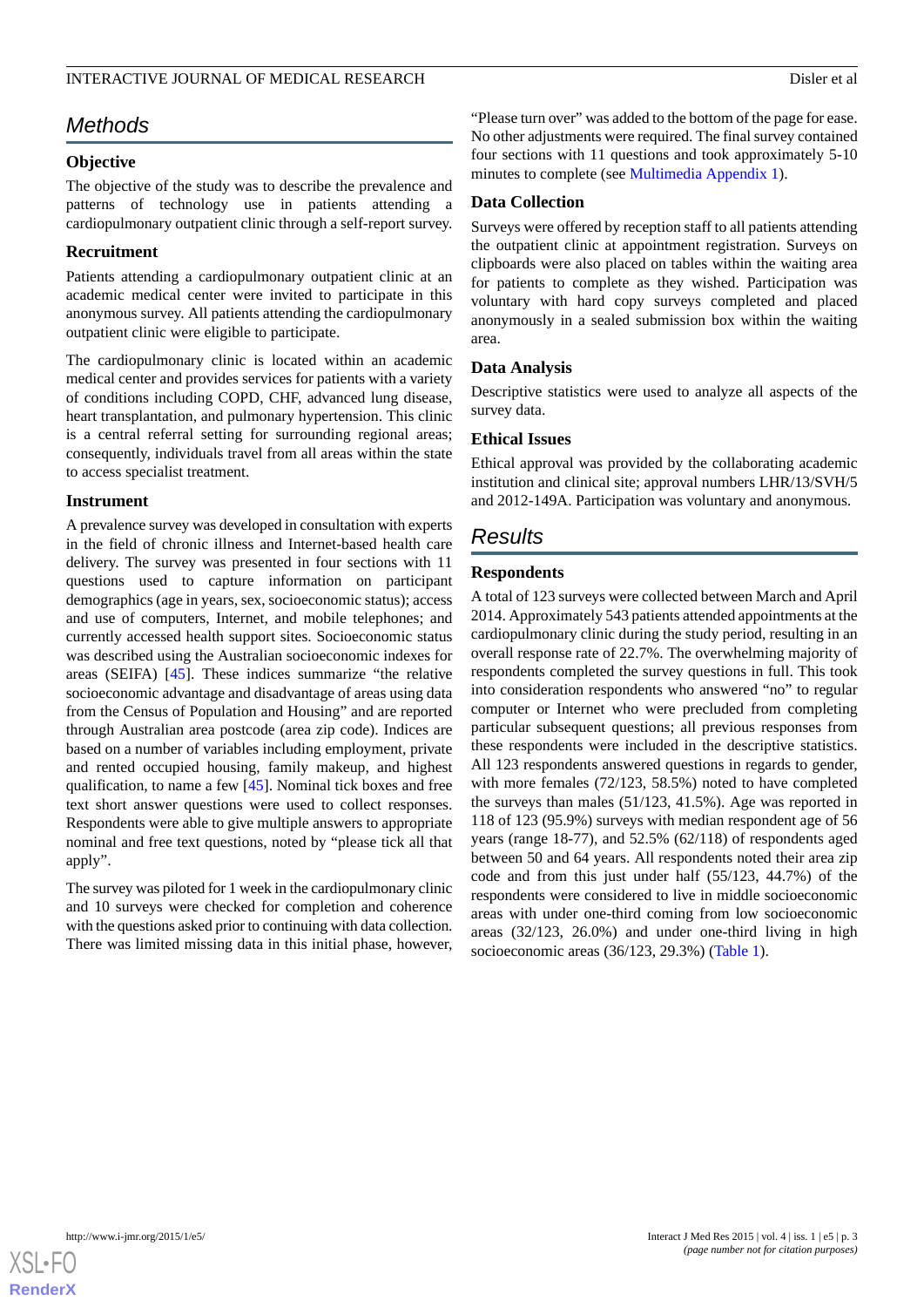<span id="page-3-0"></span>**Table 1.** Respondent demographic characteristics.

| Descriptive characteristics                                                                     |                                | $n$ (%)     |
|-------------------------------------------------------------------------------------------------|--------------------------------|-------------|
| Gender $(n=123)$                                                                                |                                |             |
|                                                                                                 | Male                           | 51 (41.5)   |
|                                                                                                 | Female                         | 72 (58.5)   |
| Age, years $(n=118)$                                                                            |                                |             |
|                                                                                                 | Median (range)                 | $56(18-77)$ |
|                                                                                                 | Under 50                       | 42(35.6)    |
|                                                                                                 | 50-64                          | 62(52.5)    |
|                                                                                                 | Over <sub>65</sub>             | 14(11.9)    |
| Socioeconomic indexes for areas based on postcode (SEIFA), Australia, 2011 <sup>a</sup> (n=123) |                                |             |
|                                                                                                 | Low income (Deciles 1 and 2)   | 32(26.0)    |
|                                                                                                 | Middle income (Deciles 3 to 8) | 55 (44.7)   |
|                                                                                                 | High income (Deciles 9 and 10) | 36(29.3)    |

<sup>a</sup>Australian Bureau of Statistics. Socioeconomic indexes for areas: robustness, diversity within larger areas, and the new geography standard Commonwealth of Australia 2012; ABS Catalogue no. 1351.0.55.038.

#### **Computer Use**

All 123 respondents answered questions related to computer use with the majority of respondents engaged in regular computer use (102/123, 82.9%), defined as more than four times per week. The overwhelming majority had access to a device at home (118/123, 95.9%) mainly in the form of a laptop (91/123, 77.1%); however, over half additionally had access to a desktop (60/123, 50.8%) and a tablet (60/123, 50.8%). Fewer

than half the respondents had access to a computer at work for personal use (58/123, 47.2%) and in most cases this access was a desktop computer (44/58, 75.9%). There was no marked difference in computer use across age groups or gender; however, respondents who came from lower socioeconomic areas (32/123, 26.0%) noted less regular computer use (24/32, 75%) compared with other groups (47/55, 85% in middle and 31/36, 86% in high socioeconomic groups) ([Table 2](#page-4-0)).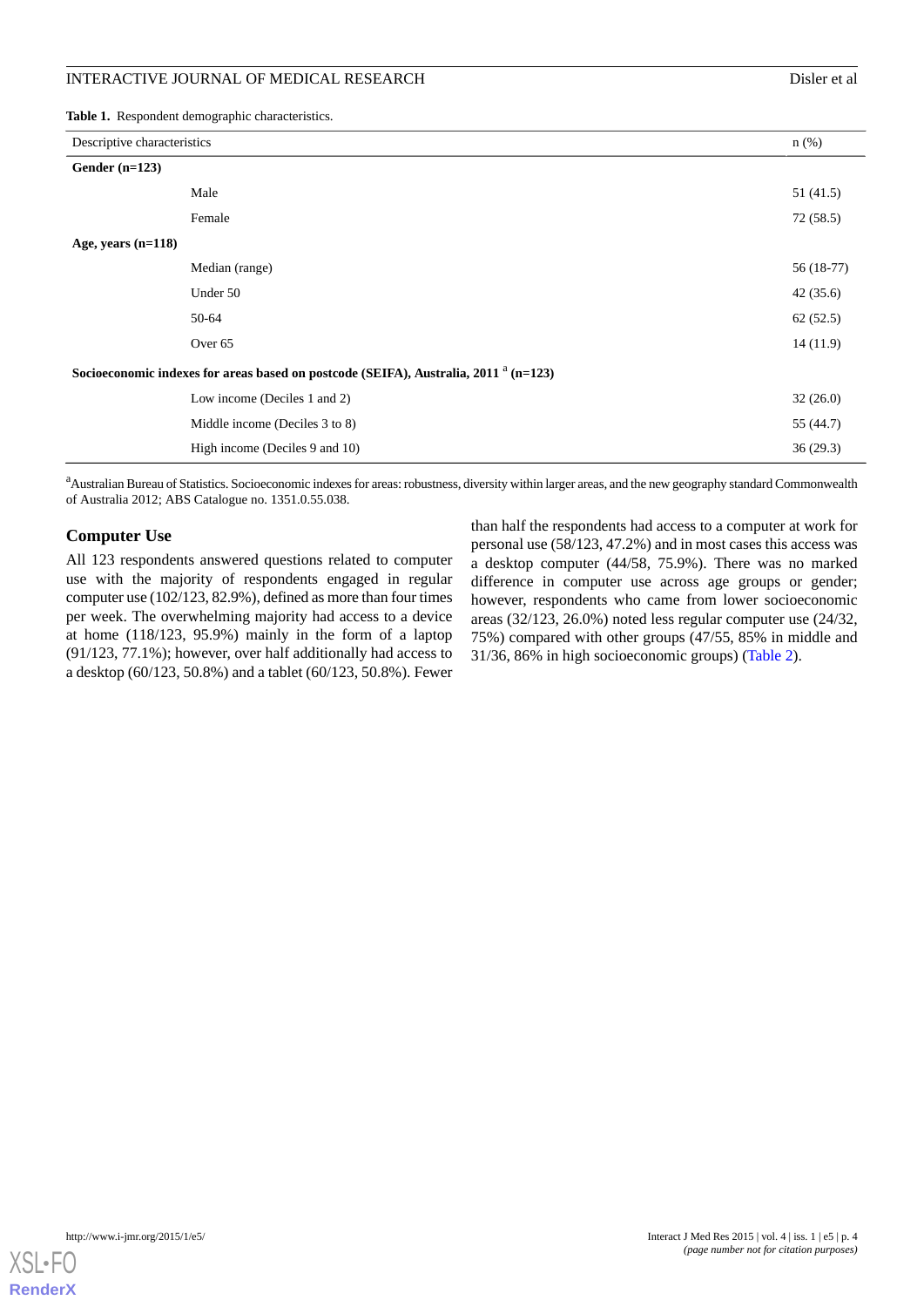<span id="page-4-0"></span>Table 2. Questions relating to access and use of technology.

| Access to technology                                                     | n (%) <sup>a</sup> |
|--------------------------------------------------------------------------|--------------------|
| Regular computer use (n=123)                                             |                    |
| Yes                                                                      | 102 (82.9)         |
| No                                                                       | 21(17.1)           |
| Regular computer use, "yes", by age group, years (n=118)                 |                    |
| Under $50(n=42)$                                                         | 33 (78.6)          |
| $50 - 65$ (n=62)                                                         | 53 (85.5)          |
| 65 and over $(n=14)$                                                     | 11 (78.6)          |
| Regular computer use, "yes", by socioeconomic area $\frac{b}{n}$ (n=123) |                    |
| Low socioeconomic area $(n=32)$                                          | 24 (75.0)          |
| Middle socioeconomic area (n=55)                                         | 47 (85.5)          |
| High socioeconomic area (n=36)                                           | 36(86.1)           |
| Access to a computer device at home (n=118)                              |                    |
| Desktop                                                                  | 60(50.8)           |
| Laptop                                                                   | 91 (77.1)          |
| Tablet                                                                   | 60(50.8)           |
| Access to a computer device through work (n=58)                          |                    |
| Desktop                                                                  | 44 (75.9)          |
| Laptop                                                                   | 31 (53.4)          |
| Tablet                                                                   | 17(29.3)           |
| Regular Internet use (n=121)                                             |                    |
| Yes                                                                      | 104(86.0)          |
| No                                                                       | 17(14.0)           |
| Regular Internet use, "yes", by age group, years (n=116)                 |                    |
| Under $50(n=41)$                                                         | 37 (90.2)          |
| $50 - 65$ (n=62)                                                         | 52 (83.9)          |
| 65 and over $(n=13)$                                                     | 11 (84.6)          |
| Regular Internet use, "yes", by socioeconomic area $b$ (n=121)           |                    |
| Low socioeconomic area $(n=32)$                                          | 25(78.1)           |
| Middle socioeconomic area (n=54)                                         | 48 (88.9)          |
| High socioeconomic area (n=35)                                           | 31(88.6)           |
| Mode of Internet access at home (n=120)                                  |                    |
| Yes                                                                      | 113 (94.2)         |
| No                                                                       | 7(5.8)             |
| If yes to home Internet access, $(n=110)$                                |                    |
| Wireless                                                                 | 61(55.5)           |
| <b>Broadband</b>                                                         | 34 (30.9)          |
| Cable/DSL/fiber                                                          | 9(8.2)             |
| Dial-up                                                                  | 2(1.8)             |
| Unsure                                                                   | 4(3.6)             |
| Mode of Internet access outside the home $(n=120)$                       |                    |
| Yes                                                                      | 81 (67.5)          |

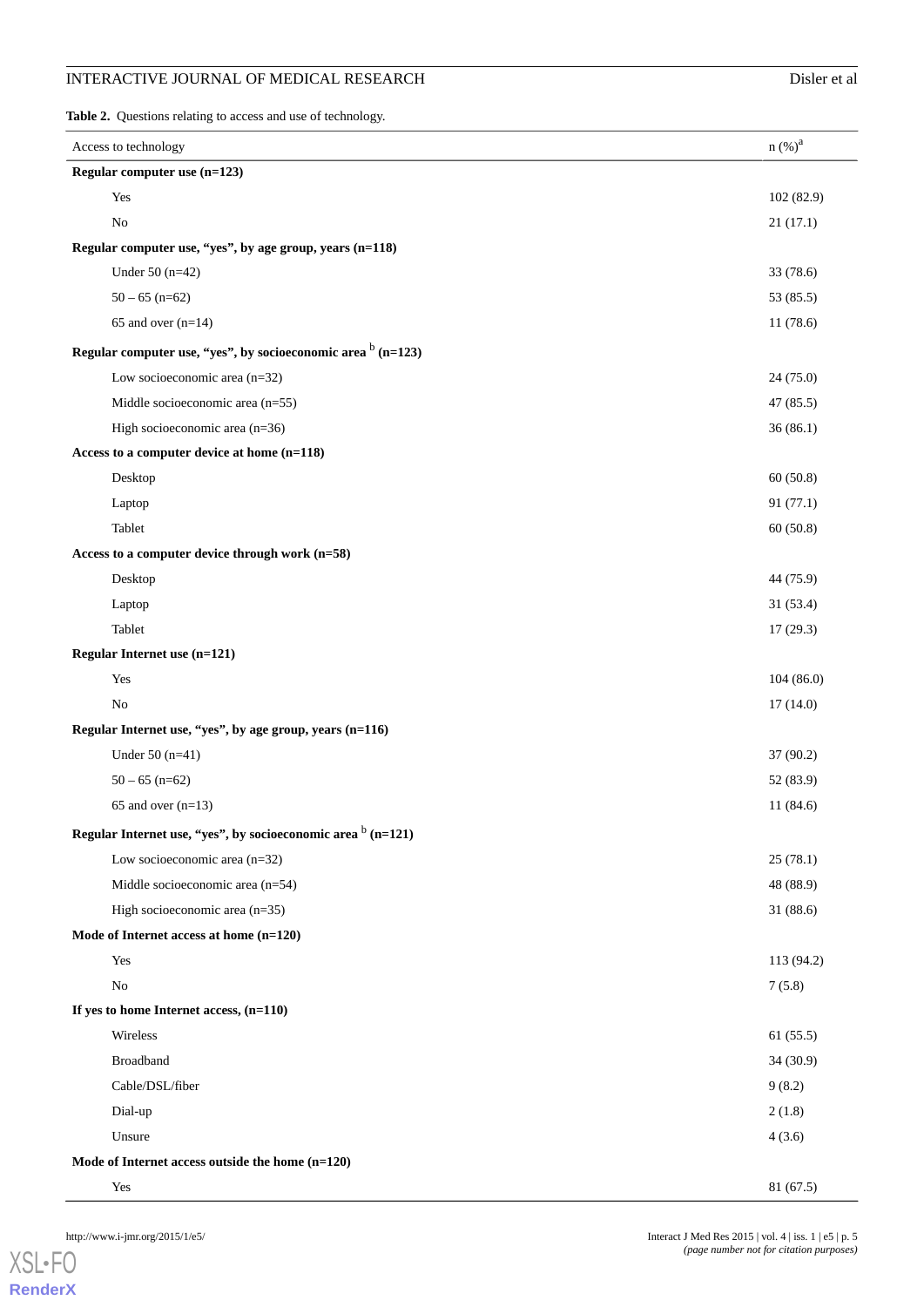| Access to technology                                |                                                         | n (%) <sup>a</sup> |  |
|-----------------------------------------------------|---------------------------------------------------------|--------------------|--|
|                                                     | $\rm No$                                                | 39 (32.5)          |  |
| If yes to Internet access outside the home $(n=93)$ |                                                         |                    |  |
|                                                     | At work                                                 | 62(66.7)           |  |
|                                                     | Via public wireless                                     | 58 (62.4)          |  |
|                                                     | Via smartphone                                          | 31(33.3)           |  |
|                                                     | Via friend's place                                      | 24(25.8)           |  |
|                                                     | Via Internet café                                       | 10(10.8)           |  |
|                                                     | Key Internet activities (n=121)                         |                    |  |
|                                                     | Emailing                                                | 101 (83.4)         |  |
|                                                     | Browsing, researching, reading news articles            | 93 (76.9)          |  |
|                                                     | Social media                                            | 71(58.7)           |  |
|                                                     | Day to day activities (shopping, banking, and browsing) | 65 (53.7)          |  |
|                                                     | Browsing for health information                         | 56 (46.3)          |  |
|                                                     | Skype or video calls                                    | 36(29.8)           |  |
| Access to a mobile phone (n=117)                    |                                                         |                    |  |
|                                                     | Yes                                                     | 115 (98.3)         |  |
|                                                     | No                                                      | 2(1.7)             |  |
|                                                     | Key mobile phone activities (n=115)                     |                    |  |
|                                                     | Phone calls                                             | 111(96.5)          |  |
|                                                     | Sending texts                                           | 100(86.9)          |  |
|                                                     | Internet browsing                                       | 62 (53.9)          |  |
|                                                     | Checking and sending emails                             | 57 (49.5)          |  |
|                                                     | Other (playing games, social media, apps)               | 6(5.3)             |  |

<sup>a</sup>Multiple responses to questions were accepted in free text questions and respondents were instructed to "tick all that apply" when responding to nominal questions. In this context, the sum of percentages will be more than 100%.

<sup>b</sup>Australian Bureau of Statistics. Socioeconomic indexes for areas: robustness, diversity within larger areas, and the new geography standard Commonwealth of Australia 2012; ABS Catalogue no. 1351.0.55.038

# **Mobile Phone Use and Activities**

The majority (117/123, 95.1%) of respondents answered questions related to mobile phone use and activities, with all but two respondents reporting that they used a mobile phone (115/117, 98.3%). Phone calls (111/115, 96.5%) and sending texts (100/115, 86.9%) were the two main activities carried out using a mobile phone. Over half of the respondents additionally used their phone for Internet browsing (62/117, 53.0%) and half for checking and sending emails (57/115, 49.5%) ([Table 2](#page-4-0)).

# **Internet Use and Activities**

The majority (121/123, 98.4%) of respondents answered questions related to Internet use and activities, with the majority reporting regular Internet use (104/121, 86.0%). Internet use did not differ across age or gender; however, similar to computer use, those from lower socioeconomic areas had a reduced regular Internet use (25/32, 78%). Internet in the home setting was accessed by 94.2% (113/120) of respondents and in the main this was through wireless (61/110, 55.5%) or through broadband access (34/110, 30.9%). The majority of respondents also reported access to the Internet outside the home (81/120, 67.5%)

 $XS$  • FC **[RenderX](http://www.renderx.com/)** and this was accessed either at work in line with computer access above (62/93, 67%) or through public wireless (58/93, 62%). A further third of individuals additionally had access to the Internet through smartphones (31/93, 33%) and others had access through a friend's home (24/93, 26%) and Internet cafes (10/93, 11%) [\(Table 2\)](#page-4-0).

The main activities undertaken through an Internet platform were reported in 121 of 123 (98.4%) of respondents with emailing (101/121, 83.4%), browsing, researching, and reading news articles (93/121, 76.9%), accessing social media (71/121, 58.7%), and day-to-day activities including online shopping, banking, and general browsing (65/121, 53.7%), as the most common. Just under half of respondents (56/121, 46.3%) used the Internet to browse health information and under a third (36/121, 29.8%) for Skype and video calling [\(Table 2](#page-4-0)). More female respondents noted that they used the Internet for both social media (female 50/69, 72% vs male 21/47, 45%,) and daily activities including online shopping banking and browsing (female 42/69, 61%, vs male 23/47, 49%) compared with their male counterparts. In regard to socioeconomic status, those from higher income areas showed a higher rate of email (32/34,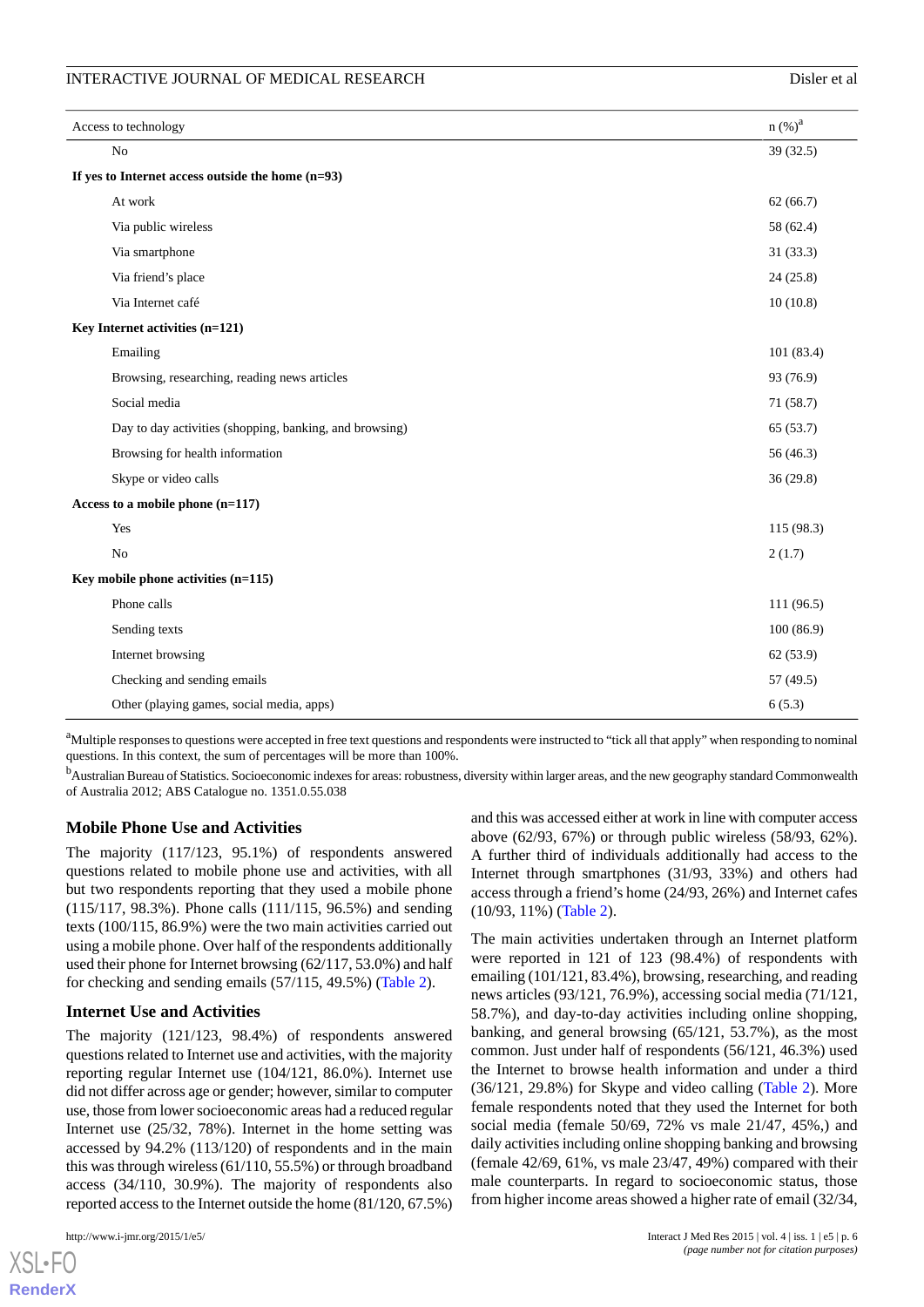94% vs 43/51, 84% and 26/31, 84% in middle and lower socioeconomic groups respectively), research and reading the news (30/34, 88% vs 39/51, 76% in middle and 39/51, 77% in lower socioeconomic groups), and accessing health information through the Internet (21/34, 62% vs 23/51, 45% in middle and 12/31, 39% in lower socioeconomic groups). Those respondents from middle socioeconomic areas were more likely to access social media (37/51, 73%) compared with the other groups (17/34, 50% in higher and 17/31, 55% in lower socioeconomic groups). Respondents from lower socioeconomic areas were additionally less likely to Skype (6/31, 19% vs 12/34, 35% in higher and 18/51, 35% in lower socioeconomic groups) or engage in daily online activities, such as shopping, banking, and browsing (11/31, 35% vs 23/34, 86% in higher and 31/51, 61% in lower socioeconomic groups) ([Table 2\)](#page-4-0).

#### **The Potential for Web-Based Support and Information**

The majority of respondents (111/123, 90.2%) answered questions in relation to access, concerns, and use of technology-based health websites. The majority answered that they would find it useful to have access to support programs and assistance with health problems through the Internet (82/111, 73.9%). Respondents between the ages of 50 to 65

years had a slightly higher positive response to this (45/54, 83%) compared with those in the under 50 years group (25/40, 63%) and the over 65 years group (8/12, 67%). Interestingly, those from higher socioeconomic areas were less likely to respond positively to finding benefit from online support and information, with only 67% (22/33) responding "yes", compared with 75% (21/28) in lower socioeconomic areas and 78% (39/50) in middle socioeconomic areas. The majority of respondents gave reasons as to why they would access online support (71/111, 63.9%) with the main reasons being: better able to understand health information and condition management (16/71, 23%), avoid difficult travel requirements and time-consuming face-to-face appointments (13/71, 18%), and have convenient and easily accessible help and information (12/71, 17%). Nine (13%) of 71 reported "the more help the better" or words to that effect, and nine (13%) of 71 noted the benefit of peer support and sharing. It is also important to note that six (8%) of 17 respondents wrote that online information would address the difficulty they experienced in accessing information from their health providers and a further six (8%) of 71 noted that they would be able to get up-to-date advice on management and treatments ([Table 3](#page-7-0)).

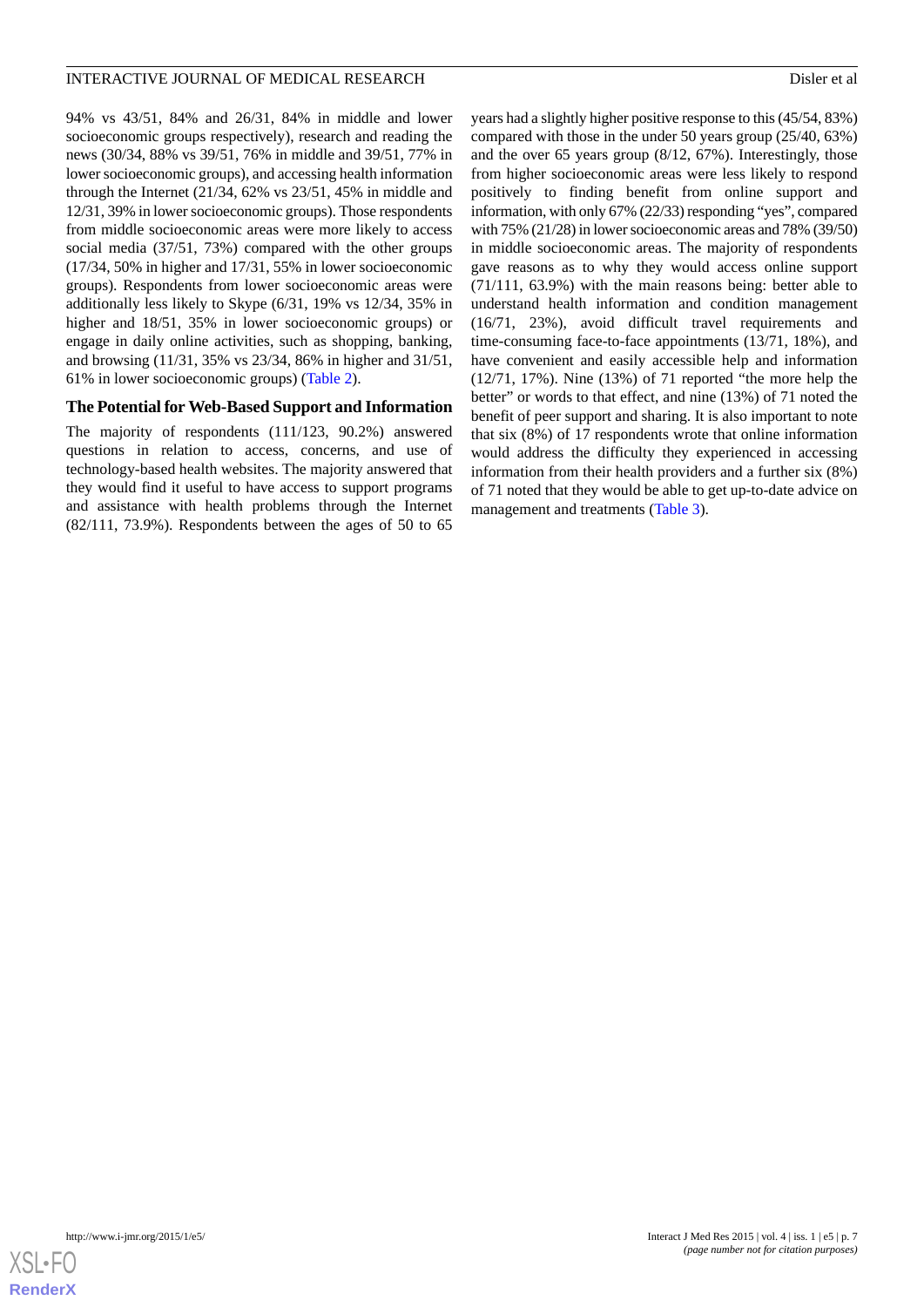<span id="page-7-0"></span>**Table 3.** Questions regarding online access, concerns, and currently used sites.

| Online access, concerns and currently accessed sites                                                                               |                                              | n (%) <sup>a</sup>    |  |
|------------------------------------------------------------------------------------------------------------------------------------|----------------------------------------------|-----------------------|--|
| Would you find it useful to be able to access support programs using the Internet to assist you with your health problems? (n=111) |                                              |                       |  |
| Yes                                                                                                                                |                                              | 82 (73.9)<br>29(26.1) |  |
| N <sub>o</sub>                                                                                                                     |                                              |                       |  |
| Would you find access through Internet useful, "yes", by age group, years (n=106)                                                  |                                              |                       |  |
| Under $50$ (n=40)                                                                                                                  |                                              | 25(62.5)              |  |
| $50 - 65$ (n=54)                                                                                                                   |                                              | 45 (83.3)             |  |
| 65 and over $(n=12)$                                                                                                               |                                              | 8(66.7)               |  |
| Would you find access through Internet useful, "yes", by socioeconomic area $\frac{b}{n}$ (n=111)                                  |                                              |                       |  |
| Low socioeconomic area $(n=28)$                                                                                                    |                                              | 21(75.0)              |  |
| Middle socioeconomic area (n=50)                                                                                                   |                                              | 39 (78.0)             |  |
| High socioeconomic area $(n=33)$                                                                                                   |                                              | 22(66.7)              |  |
| Reported reasons (n=71)                                                                                                            |                                              |                       |  |
| Better understanding of health information and condition management                                                                |                                              |                       |  |
| Avoid difficult travel requirements and less time consuming                                                                        |                                              | 13(18.3)              |  |
| Convenient and accessible help and information                                                                                     |                                              | 12(16.9)              |  |
| "The more help the better"                                                                                                         |                                              | 9(12.7)               |  |
| Peer support and sharing                                                                                                           |                                              | 9(12.7)               |  |
| Address difficulty in accessing disease information from health providers                                                          |                                              |                       |  |
| Up-to-date advice on management and treatments                                                                                     |                                              |                       |  |
| Are there health education or social group sites on the Internet that you have found helpful? (n=112)                              |                                              |                       |  |
| Yes                                                                                                                                |                                              | 60(53.6)              |  |
| N <sub>o</sub>                                                                                                                     |                                              | 52(46.4)              |  |
| Health education or social group sites helpful, "yes", by age group, years (n=107)                                                 |                                              |                       |  |
| Under $50(n=38)$                                                                                                                   |                                              | 20(52.6)              |  |
| $50 - 65$ (n=57)                                                                                                                   |                                              | 29(50.9)              |  |
| 65 and over $(n=12)$                                                                                                               |                                              | 7(58.3)               |  |
| Health education or social group sites helpful, "yes", by socioeconomic area $b$ (n=112)                                           |                                              |                       |  |
| Low socioeconomic area $(n=30)$                                                                                                    |                                              | 14(46.7)              |  |
| Middle socioeconomic area (n=48)                                                                                                   |                                              | 27(56.3)              |  |
| High socioeconomic area $(n=34)$                                                                                                   |                                              | 19(55.9)              |  |
| Reported health education or social group sites (n=52)                                                                             |                                              |                       |  |
| Health organization or research sites                                                                                              |                                              | 16(31)                |  |
|                                                                                                                                    | Australian Heart/Lung Transplant Association | 7(43.8)               |  |
|                                                                                                                                    | <b>Diabetes</b>                              | 3(18.8)               |  |
|                                                                                                                                    | Heart Lung Transplant Network                | 1(6.3)                |  |
|                                                                                                                                    | Arthritis Australia                          | 1(6.3)                |  |
|                                                                                                                                    | <b>Cystic Fibrosis</b>                       | 1(6.3)                |  |
|                                                                                                                                    | Hemochromatosis organization                 | 1(6.3)                |  |
|                                                                                                                                    | Heart and lung sites                         | 1(6.3)                |  |
|                                                                                                                                    | Heart foundation                             | 1(6.3)                |  |
| General browsing for health information and education                                                                              |                                              | 13(25.0)              |  |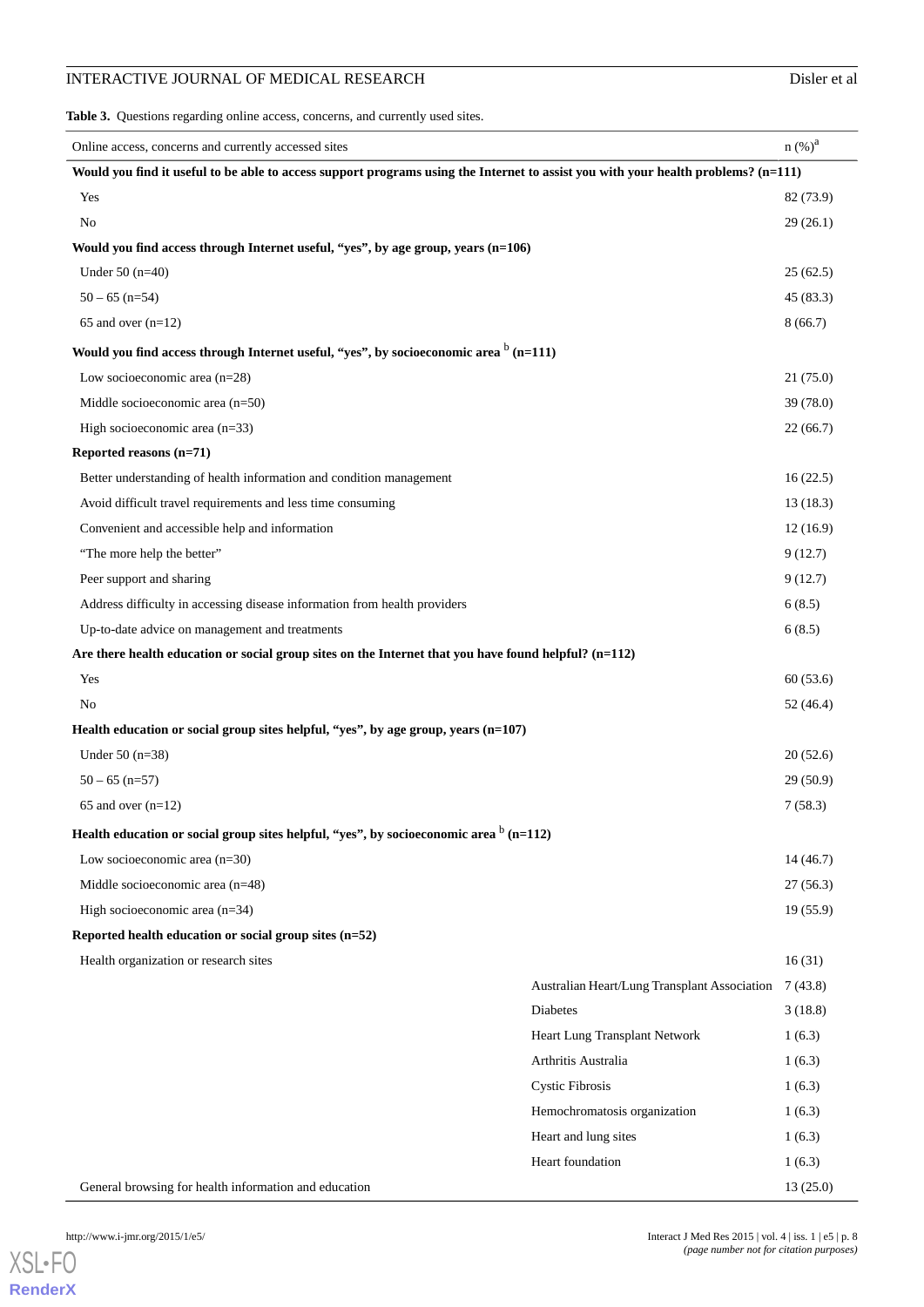| n (%) <sup>a</sup><br>Online access, concerns and currently accessed sites                    |           |
|-----------------------------------------------------------------------------------------------|-----------|
|                                                                                               |           |
| Medication and treatment information and side effects                                         | 9(17.9)   |
| Facebook for disease-specific support groups                                                  | 8(15.4)   |
| Donate Life<br>1(1.9)                                                                         |           |
| Health rebate and concession information<br>1(1.9)                                            |           |
| Online mental health programs (Sadness and Depression program)<br>1(1.9)                      |           |
| Would you have any concerns about participating in support programs via the Internet? (n=111) |           |
| Yes                                                                                           | 24(21.6)  |
| No                                                                                            | 87 (78.4) |
| Concern about participating, "yes", by age group, years (n=106)                               |           |
| Under $50$ (n=41)                                                                             | 8(19.5)   |
| $50 - 65$ (n=53)                                                                              | 12(22.6)  |
| 65 and over $(n=12)$                                                                          | 3(25.0)   |
| Would you find access through Internet useful, "yes", by socioeconomic area $b$ (n=111)       |           |
| Low socioeconomic area $(n=28)$                                                               | 5(17.9)   |
| Middle socioeconomic area (n=50)                                                              | 13(26.0)  |
| High socioeconomic area $(n=33)$                                                              | 6(18.2)   |
| Reported concerns (n=15)                                                                      |           |
| Privacy and security                                                                          | 10(66.7)  |
| Accuracy of information                                                                       | 2(13.3)   |
| Computer literacy and access                                                                  | 2(13.3)   |
| Limited Australian-based sites<br>1(6.7)                                                      |           |
| Misinterpretation of information                                                              |           |
| No support group for my condition<br>1(6.7)                                                   |           |

<sup>a</sup>Multiple responses to questions were accepted in free text questions and respondents were instructed to "tick all that apply" when responding to nominal questions. In this context, the sum of percentages will be more than 100%.

<sup>b</sup>Australian Bureau of Statistics. Socioeconomic indexes for areas: robustness, diversity within larger areas, and the new geography standard Commonwealth of Australia 2012; ABS Catalogue no. 1351.0.55.038.

# **Health Information and Education Websites Currently Accessed**

The majority of respondents answered questions relating to health information and education sites currently accessed through the Internet (112/123, 91.1%). Over half of the respondents were already accessing websites that they felt were useful (60/112, 53.6%) and this was marginally higher in those aged 65 years and above (7/12, 58%) than those from middle (29/57, 51%) and low socioeconomic areas (20/38, 53%). A total of 52 (46.4%) of the 112 respondents reported commonly accessed sites, with health organizations and research sites (16/52, 31%), including Australian Heart/Lung Transplant Association, most common. One-third (16/52, 31%) of respondents stated that they did not access a particular website, but that they generally browsed the Internet for health information and education, with a further nine (17%) of 52 respondents accessing sites for medication and treatment information specifically. Eight (15%) of 52 responded that they accessed disease-specific Facebook support groups, and single individuals noted they accessed Donate Life, health rebate and

concession sites, and an online mental health support program run by the academic medical center itself (1/52, 2%, respectively) ([Table 3](#page-7-0)).

# **Concerns Over Accessing Information and Support Online**

When asked if respondents had concerns over accessing and participating in online support programs, the overwhelming majority of respondents answered the question (111/123, 90.2%) and did not have concerns (87/111, 78.4% answered "no"). This did not differ across gender, age, or socioeconomic groups. Reasons for concern were given by a small number of respondents (15/111, 13.5%), with privacy and security most common (10/15). Other reasons for individual concern included accuracy of information (2/15), computer literacy and access (2/15), limited Australian-based sites (1/15), the opportunity for misinterpretation of information (1/15), and the lack of a support group for that individual's particular condition (1/15) ([Table 3](#page-7-0)).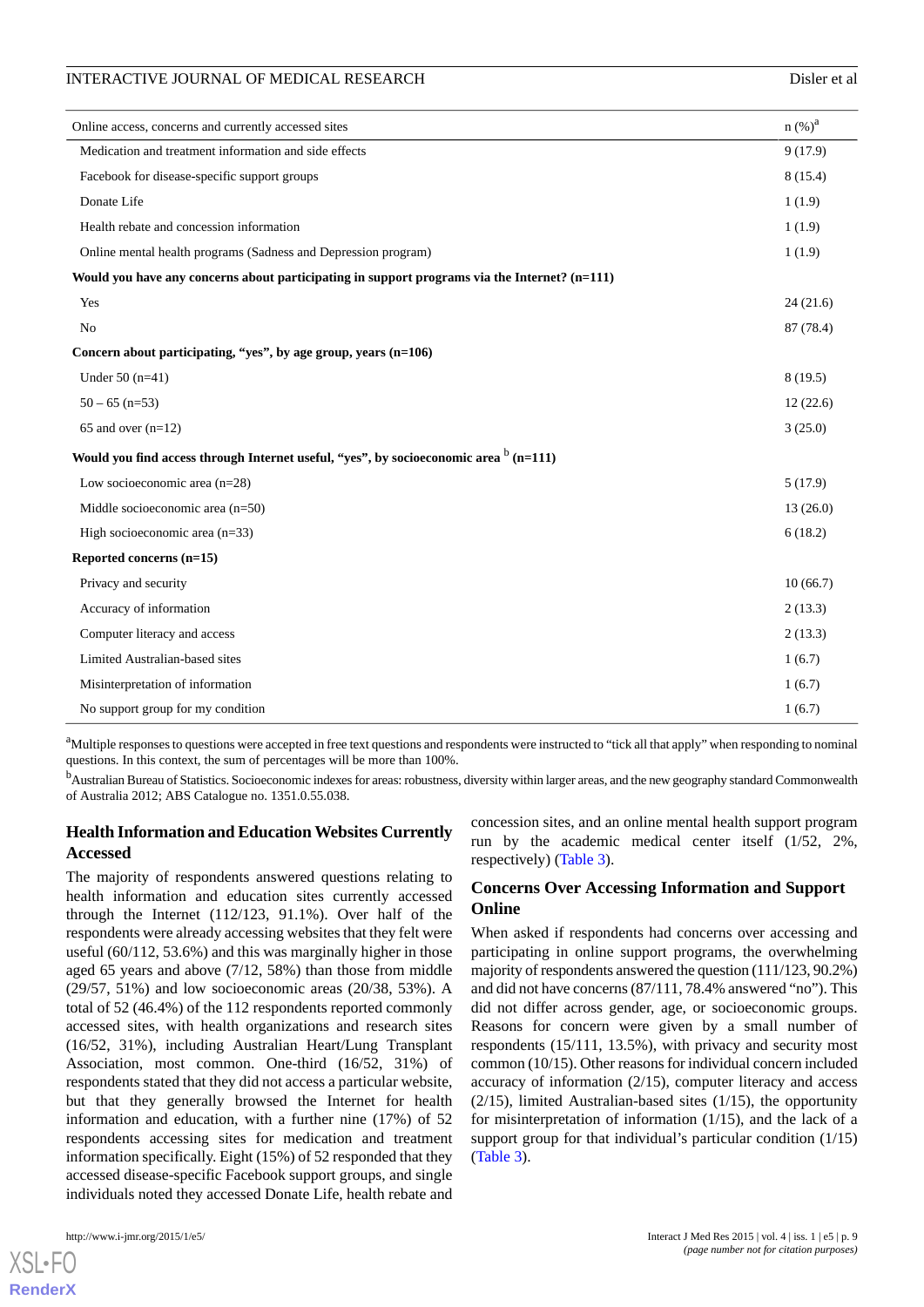# *Discussion*

#### **Principal Findings**

Web-based health information and support are available in the United States [\[28](#page-11-16), [32-](#page-12-2)[35\]](#page-12-3); however, internationally, the use is not as widespread [\[28](#page-11-16),[30](#page-12-4)[-36](#page-12-5)]. In the Australian context, studies have explored Web-based health interventions, but there is limited information as to the patterns of technology use in cardiopulmonary patients [[37\]](#page-12-6). The reported study sought to describe patterns of technology use in patients attending a cardiopulmonary clinic. The patients responding to this survey provide a sample of those individuals likely to have increasing health care utilization needs. It is important to take this initial step in understanding whether these consumers have technology capabilities and receptivity to these modalities [\[42](#page-12-10)-[44\]](#page-12-11).

Study results indicated that computer, mobile phone, and Internet use are a pervasive part of everyday life with individuals using their technological devices for a variety of reasons, including accessing and browsing health information websites. The majority of respondents additionally answered that access to support programs through a telecommunication platform would provide assistance with their health problems; this was most common in individuals aged 50-65 years. The most commonly accessed websites were disease-specific sites, organizations, and research sites, as well as sites that provided information on specific medications and treatments. In agreement with previous literature, peer support and sharing of experiences were also noted as benefits of access through an online platform, and was noted as providing support and information that they may not otherwise be able to access in their everyday life [\[29](#page-12-0)-[31,](#page-12-1)[46](#page-12-13),[47\]](#page-12-14).

Patterns of technology use did differ between patients from different socioeconomic groups, as measured using advantage/disadvantage index based on area [[45\]](#page-12-12). Although overall technology use was pervasive in all groups, patients who lived in higher socioeconomic areas used the Internet most regularly and those patients from middle socioeconomic areas were most likely to access social media compared with the other groups. Although still high users of technology, those from low socioeconomic areas had less access to computers and used computers and the Internet less frequently, a situation evident in international literature; technological access and literacy are a consideration for future technology-based health delivery interventions [[48,](#page-12-15)[49\]](#page-12-16). Interestingly, while those who lived in higher socioeconomic areas were most likely to be already accessing Web-based health information sites, when asked if they would benefit from delivery of health information and support through an online interface, those from higher socioeconomic areas were least likely to respond positively; this may reflect higher health literacy [[27](#page-11-17)[,50](#page-12-17)], better health access [[2](#page-10-1)[,45](#page-12-12)], and therefore less need for additional support, but this would need further investigation.

Respondents indicated clear issues with current health care delivery through face-to-face interaction, with several noting the long distance they had to travel to access care and the lack of information provision through traditional sources; Web-based health information delivery may go some way to alleviating the

 $XS$ -FO **[RenderX](http://www.renderx.com/)**

limitations of current health care provision. As similarly noted in previous literature, respondents viewed online health care delivery as providing convenient, timely, and easily accessible information, currently difficult to obtain through traditional face-to-face sources [\[29](#page-12-0)-[31,](#page-12-1)[51](#page-13-0)]. This is particularly important in the context of this cardiopulmonary clinic, which acts as a quaternary referral clinic attracting patients from a large geographical area across the state. Several studies have highlighted the relationship between patient satisfaction and Web-based health information seeking behavior [[51-](#page-13-0)[53\]](#page-13-1). Consumer-health provider interfaces need to be improved to provide timely and accessible health care interaction that reduces the geographical burden of current health care delivery [[28](#page-11-16)[-31](#page-12-1),[51-](#page-13-0)[53](#page-13-1)].

While the majority of respondents stated that they did not have concerns over accessing information or support online, issues of privacy and security, the accuracy of information, and the potential for misinterpretation of information were raised by a smaller number of patients. Consumers' ability to distinguish accurate, trustworthy, and personally applicable information, when faced with the sheer volume of health information sites available, is a commonly reported challenge in the literature [[42](#page-12-10)[-44](#page-12-11)]. Development and validation of websites is essential; health professionals have an opportunity to ensure that patients and their families have guidance to accurate and trustworthy Web-based health information sources [[42-](#page-12-10)[44](#page-12-11)].

Web-based health care delivery has particular potential to provide convenient and accessible access for individuals and their families living with chronic, complex, and progressive conditions [\[28](#page-11-16)-[31\]](#page-12-1). Providing ongoing care through technology platforms may address the issues associated with short-term episodic programs, such as pulmonary and cardiac rehabilitation, in providing ongoing education, social support, and exercise maintenance to larger patient cohorts [[16](#page-11-6)[,17](#page-11-8),[21](#page-11-9)[,22](#page-11-10),[28\]](#page-11-16). Self-management programs that are provided through a Web-based interface may leverage computer-based and mobile technology to facilitate continued care and support [[28-](#page-11-16)[31\]](#page-12-1). This may be of particular value to aging "baby boomers", who have already incorporated these technologies into their daily lives [\[28](#page-11-16)-[31\]](#page-12-1). Web-based health care delivery additionally has the potential to help those at end of life who need increasingly complex strategies to cope with dyspnea and fatigue, especially as they become homebound [[28-](#page-11-16)[31](#page-12-1)].

#### **Implications for Practice**

This study sought to describe patterns of technology use in patients attending a cardiopulmonary clinic. Technology use is a pervasive part of everyday life regardless of age or socioeconomic group with patients already heavily engaged in health-seeking behaviors through Web-based sources. There is a necessity to develop and validate websites, and an opportunity to ensure that patients and their families have guidance to accurate and credible health information sources. Web-based delivery of health information and support is of particular importance in patients with cardiopulmonary disease, who are most likely to have high symptom burden and health care utilization needs in the future. Current consumer-health provider interfaces need to be improved to accommodate the changing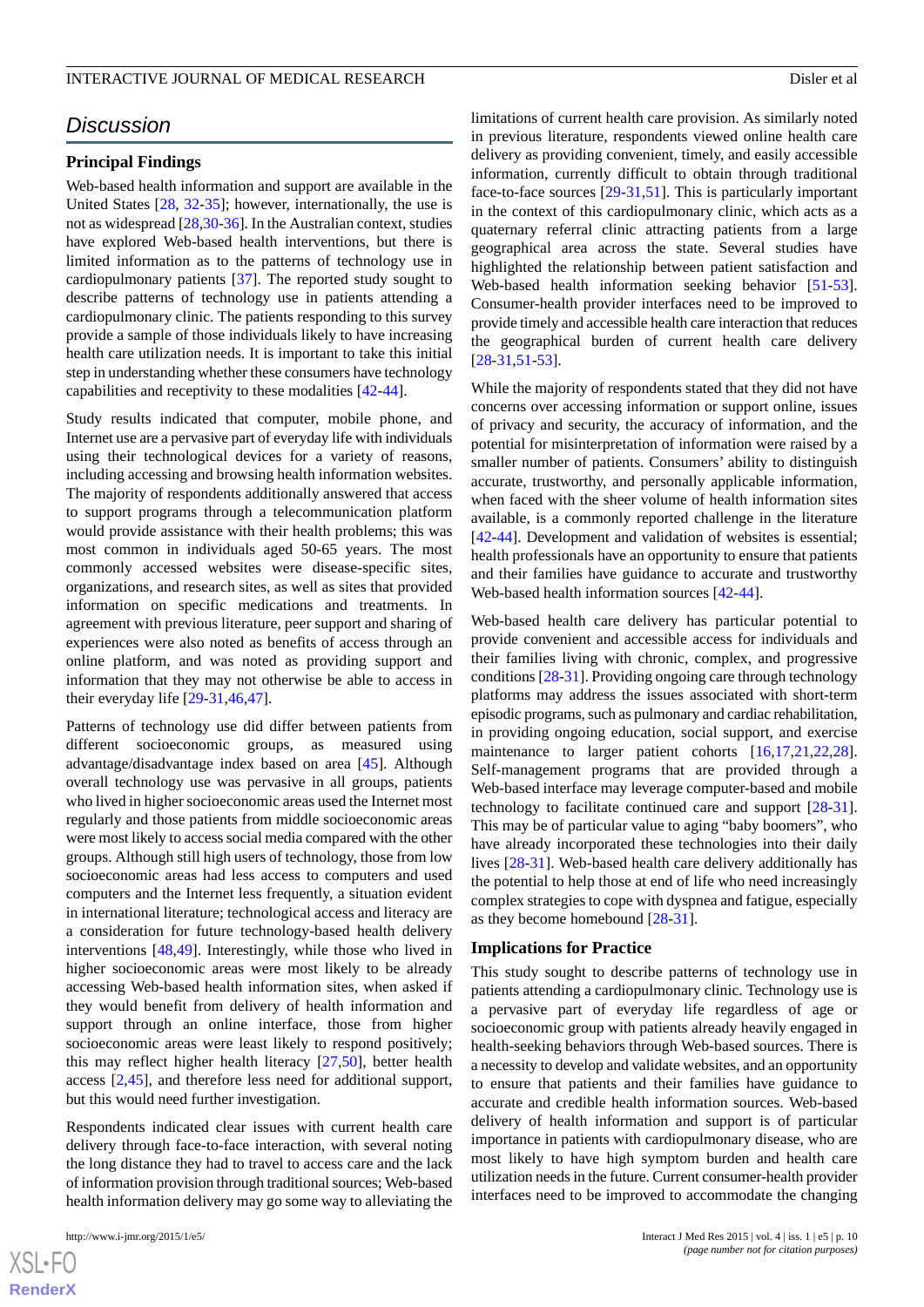needs and preferences of an empowered generation of health consumers, and to provide timely and accessible health care interaction that addresses the geographical burden of current health care delivery. Telecommunication interfaces may alleviate some of the difficulties with current health care access and provide an increasingly important adjunct to traditional forms of health care delivery. We are at a turning point within the evolution of health care delivery and have the opportunity to shape how future interventions deliver health information and promote self-management. Future research must explore the feasibility of delivering health care through Web-based platforms across larger cohorts and explore the social and economic impact of this approach on health care delivery.

# **Limitations**

This prevalence study was undertaken in a small cohort of patients from a single clinical site. While survey responses were completed in full in most cases, there is a possibility that patients who do not engage with technology may have self-excluded from participating. Further, large cohort, multi-site research would be required to describe overall population technology use. Additionally, this study only sought to describe the patterns of technology use and further research is required to understand the attitudes and specific barriers faced by cardiopulmonary pulmonary patients in regard to the delivery of health information and education through telecommunication interfaces. While this initial study does have its limitations, the results do provide important information regarding patients' access to technological devices, their use of Web-based information and support for their health conditions, and the

perceived potential benefits of health care delivery through Web-based platforms. This is particularly important in the context of patients attending a cardiopulmonary clinic, who are most likely to have high symptom burden and associated health care utilization needs in the future.

#### **Conclusions**

Chronic disease burden and the long-term self-management tasks that challenge patients with cardiopulmonary disease are a compelling argument for accessible and convenient avenues to obtaining ongoing treatment and peer support. Technology use was already a pervasive part of everyday life for study participants, and a central platform for health care interactions including common access of health information and education. Patterns of use and access differed marginally across age and socioeconomic groups, however, accessing Web-based health information was prevalent for all groups. Clear issues were raised over long distance travel and a lack of information provision through traditional health delivery sources. Web-based access to health support programs are perceived as providing convenient, timely, and easily accessible information—particularly important in the context of a quaternary referral clinic attracting patients from a large geographical area, and in cardiopulmonary patients most likely to have high health care utilization needs in the future. Telecommunication interfaces will be an increasingly important adjunct to traditional forms of health care delivery. These will need to be assessed for the validity of content and access to target populations.

#### **Acknowledgments**

We would like to acknowledge the patients and staff at St Vincent's Hospital, Sydney, Australia for their participation and assistance in this study.

#### <span id="page-10-4"></span>**Conflicts of Interest**

None declared.

# **Multimedia Appendix 1**

<span id="page-10-0"></span>Internet access and use survey.

<span id="page-10-1"></span>[[PDF File \(Adobe PDF File\), 6KB-Multimedia Appendix 1](https://jmir.org/api/download?alt_name=ijmr_v4i1e5_app1.pdf&filename=7708e5a81555d07ef9d6bd8e1e3419d7.pdf)]

#### **References**

- 1. Beaglehole R, Bonita R, Alleyne G, Horton R, Li L, Lincoln P, Lancet NCD Action Group. UN high-level meeting on non-communicable diseases: addressing four questions. Lancet 2011 Jul 30;378(9789):449-455. [doi: [10.1016/S0140-6736\(11\)60879-9\]](http://dx.doi.org/10.1016/S0140-6736(11)60879-9) [Medline: [21665266](http://www.ncbi.nlm.nih.gov/entrez/query.fcgi?cmd=Retrieve&db=PubMed&list_uids=21665266&dopt=Abstract)]
- <span id="page-10-2"></span>2. Australia's Health 2008, Cat. no. 99. Canberra: Australian Institute of Health and Welfare; 2008. URL: [http://www.](http://www.aihw.gov.au/publication-detail/?id=6442468102) [aihw.gov.au/publication-detail/?id=6442468102](http://www.aihw.gov.au/publication-detail/?id=6442468102) [accessed 2015-02-13] [\[WebCite Cache ID 6WJixRbdc](http://www.webcitation.org/

                                    6WJixRbdc)]
- <span id="page-10-3"></span>3. Bui AL, Horwich TB, Fonarow GC. Epidemiology and risk profile of heart failure. Nat Rev Cardiol 2011 Jan;8(1):30-41 [[FREE Full text](http://europepmc.org/abstract/MED/21060326)] [doi: [10.1038/nrcardio.2010.165](http://dx.doi.org/10.1038/nrcardio.2010.165)] [Medline: [21060326\]](http://www.ncbi.nlm.nih.gov/entrez/query.fcgi?cmd=Retrieve&db=PubMed&list_uids=21060326&dopt=Abstract)
- 4. McMurray JJ, Petrie MC, Murdoch DR, Davie AP. Clinical epidemiology of heart failure: public and private health burden. Eur Heart J 1998 Dec;19 Suppl P:P9-16. [Medline: [9886707](http://www.ncbi.nlm.nih.gov/entrez/query.fcgi?cmd=Retrieve&db=PubMed&list_uids=9886707&dopt=Abstract)]
- 5. Mahmood SS, Wang TJ. The epidemiology of congestive heart failure: the Framingham Heart Study perspective. Glob Heart 2013 Mar 1;8(1):77-82 [\[FREE Full text\]](http://europepmc.org/abstract/MED/23998000) [doi: [10.1016/j.gheart.2012.12.006\]](http://dx.doi.org/10.1016/j.gheart.2012.12.006) [Medline: [23998000\]](http://www.ncbi.nlm.nih.gov/entrez/query.fcgi?cmd=Retrieve&db=PubMed&list_uids=23998000&dopt=Abstract)
- 6. Mannino DM, Buist AS. Global burden of COPD: risk factors, prevalence, and future trends. Lancet 2007 Sep 1;370(9589):765-773. [doi: [10.1016/S0140-6736\(07\)61380-4\]](http://dx.doi.org/10.1016/S0140-6736(07)61380-4) [Medline: [17765526](http://www.ncbi.nlm.nih.gov/entrez/query.fcgi?cmd=Retrieve&db=PubMed&list_uids=17765526&dopt=Abstract)]

 $XS$  • FO **[RenderX](http://www.renderx.com/)**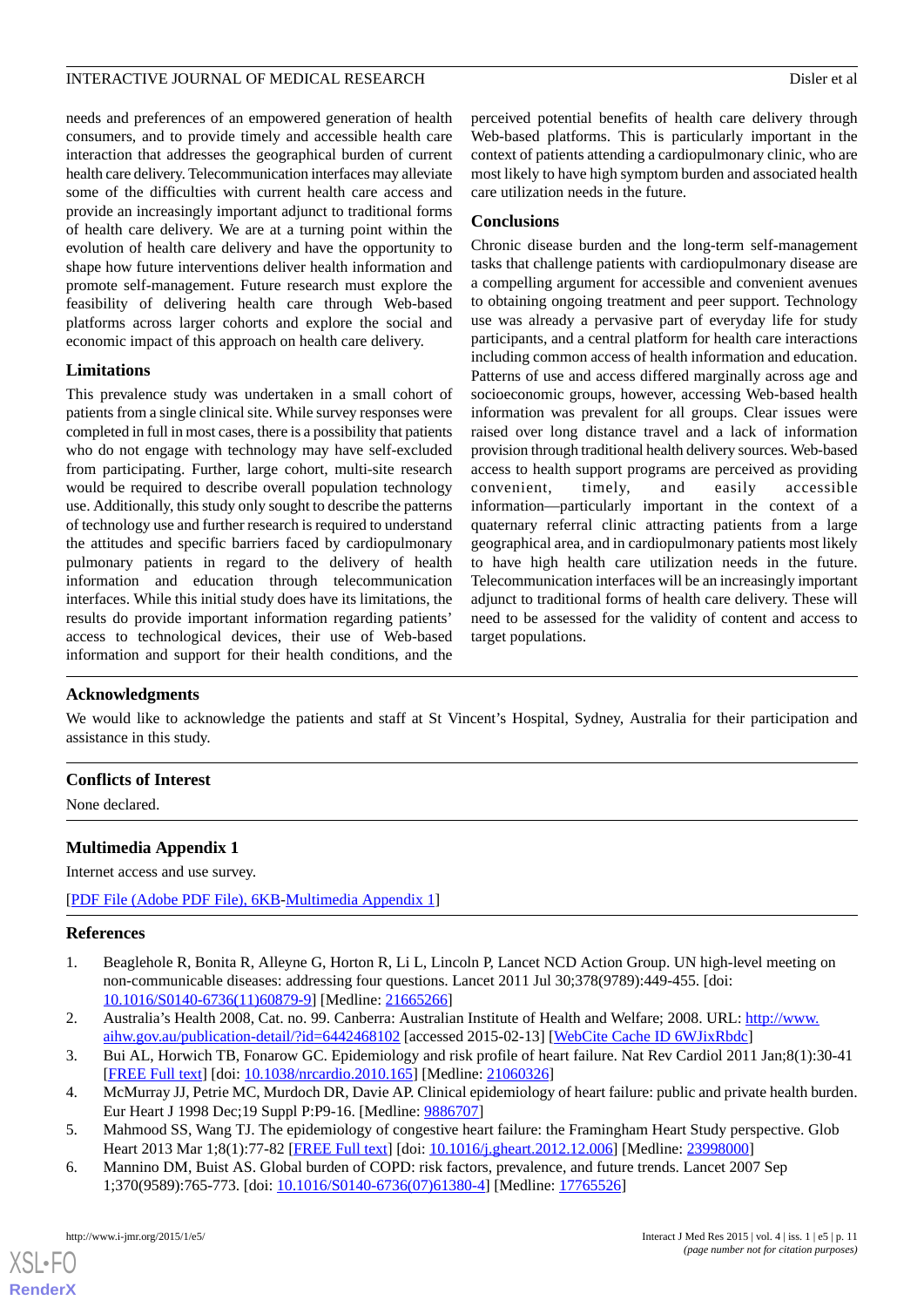- <span id="page-11-0"></span>7. Fabbri L, Pauwels RA, Hurd SS, GOLD Scientific Committee. Global strategy for the diagnosis, management, and prevention of chronic obstructive pulmonary disease: GOLD Executive Summary updated 2003. COPD 2004 Apr;1(1):105-41; discussion 103. [doi: [10.1081/COPD-120030163](http://dx.doi.org/10.1081/COPD-120030163)] [Medline: [16997745](http://www.ncbi.nlm.nih.gov/entrez/query.fcgi?cmd=Retrieve&db=PubMed&list_uids=16997745&dopt=Abstract)]
- <span id="page-11-1"></span>8. Blinderman CD, Homel P, Billings JA, Tennstedt S, Portenoy RK. Symptom distress and quality of life in patients with advanced chronic obstructive pulmonary disease. J Pain Symptom Manage 2009 Jul;38(1):115-123. [doi: [10.1016/j.jpainsymman.2008.07.006\]](http://dx.doi.org/10.1016/j.jpainsymman.2008.07.006) [Medline: [19232893](http://www.ncbi.nlm.nih.gov/entrez/query.fcgi?cmd=Retrieve&db=PubMed&list_uids=19232893&dopt=Abstract)]
- 9. Currow DC, Smith J, Davidson PM, Newton PJ, Agar MR, Abernethy AP. Do the trajectories of dyspnea differ in prevalence and intensity by diagnosis at the end of life? A consecutive cohort study. J Pain Symptom Manage 2010 Apr;39(4):680-690. [doi: [10.1016/j.jpainsymman.2009.09.017\]](http://dx.doi.org/10.1016/j.jpainsymman.2009.09.017) [Medline: [20413056\]](http://www.ncbi.nlm.nih.gov/entrez/query.fcgi?cmd=Retrieve&db=PubMed&list_uids=20413056&dopt=Abstract)
- 10. Edmonds P, Karlsen S, Khan S, Addington-Hall J. A comparison of the palliative care needs of patients dying from chronic respiratory diseases and lung cancer. Palliat Med 2001 Jul;15(4):287-295. [Medline: [12054146\]](http://www.ncbi.nlm.nih.gov/entrez/query.fcgi?cmd=Retrieve&db=PubMed&list_uids=12054146&dopt=Abstract)
- <span id="page-11-2"></span>11. Elkington H, White P, Addington-Hall J, Higgs R, Edmonds P. The healthcare needs of chronic obstructive pulmonary disease patients in the last year of life. Palliat Med 2005 Sep;19(6):485-491. [Medline: [16218161\]](http://www.ncbi.nlm.nih.gov/entrez/query.fcgi?cmd=Retrieve&db=PubMed&list_uids=16218161&dopt=Abstract)
- <span id="page-11-3"></span>12. Skilbeck J, Mott L, Page H, Smith D, Hjelmeland-Ahmedzai S, Clark D. Palliative care in chronic obstructive airways disease: a needs assessment. Palliat Med 1998 Jul;12(4):245-254. [Medline: [9743823\]](http://www.ncbi.nlm.nih.gov/entrez/query.fcgi?cmd=Retrieve&db=PubMed&list_uids=9743823&dopt=Abstract)
- <span id="page-11-4"></span>13. Fletcher MJ, Upton J, Taylor-Fishwick J, Buist SA, Jenkins C, Hutton J, et al. COPD uncovered: an international survey on the impact of chronic obstructive pulmonary disease [COPD] on a working age population. BMC Public Health 2011;11:612 [[FREE Full text](http://www.biomedcentral.com/1471-2458/11/612)] [doi: [10.1186/1471-2458-11-612\]](http://dx.doi.org/10.1186/1471-2458-11-612) [Medline: [21806798\]](http://www.ncbi.nlm.nih.gov/entrez/query.fcgi?cmd=Retrieve&db=PubMed&list_uids=21806798&dopt=Abstract)
- <span id="page-11-5"></span>14. Corsonello A, Antonelli Incalzi R, Pistelli R, Pedone C, Bustacchini S, Lattanzio F. Comorbidities of chronic obstructive pulmonary disease. Curr Opin Pulm Med 2011 Dec;17 Suppl 1:S21-S28. [doi: [10.1097/01.mcp.0000410744.75216.d0\]](http://dx.doi.org/10.1097/01.mcp.0000410744.75216.d0) [Medline: [22209926](http://www.ncbi.nlm.nih.gov/entrez/query.fcgi?cmd=Retrieve&db=PubMed&list_uids=22209926&dopt=Abstract)]
- <span id="page-11-8"></span><span id="page-11-6"></span>15. Bodenheimer T, Lorig K, Holman H, Grumbach K. Patient self-management of chronic disease in primary care. JAMA 2002 Nov 20;288(19):2469-2475. [Medline: [12435261](http://www.ncbi.nlm.nih.gov/entrez/query.fcgi?cmd=Retrieve&db=PubMed&list_uids=12435261&dopt=Abstract)]
- 16. Cecins N, Geelhoed E, Jenkins S. Reduction in hospitalisation following pulmonary rehabilitation in patients with COPD. Aust Health Rev 2008 Aug; 32(3): 415-422. [Medline: [18666869\]](http://www.ncbi.nlm.nih.gov/entrez/query.fcgi?cmd=Retrieve&db=PubMed&list_uids=18666869&dopt=Abstract)
- <span id="page-11-14"></span>17. Nici L, Donner C, Wouters E, Zuwallack R, Ambrosino N, Bourbeau J, ATS/ERS Pulmonary Rehabilitation Writing Committee. American Thoracic Society/European Respiratory Society statement on pulmonary rehabilitation. Am J Respir Crit Care Med 2006 Jun 15;173(12):1390-1413. [doi: [10.1164/rccm.200508-1211ST](http://dx.doi.org/10.1164/rccm.200508-1211ST)] [Medline: [16760357](http://www.ncbi.nlm.nih.gov/entrez/query.fcgi?cmd=Retrieve&db=PubMed&list_uids=16760357&dopt=Abstract)]
- 18. Lainscak M, Blue L, Clark AL, Dahlström U, Dickstein K, Ekman I, et al. Self-care management of heart failure: practical recommendations from the Patient Care Committee of the Heart Failure Association of the European Society of Cardiology. Eur J Heart Fail 2011 Feb;13(2):115-126. [doi: [10.1093/eurjhf/hfq219](http://dx.doi.org/10.1093/eurjhf/hfq219)] [Medline: [21148593\]](http://www.ncbi.nlm.nih.gov/entrez/query.fcgi?cmd=Retrieve&db=PubMed&list_uids=21148593&dopt=Abstract)
- <span id="page-11-7"></span>19. Clark AM, Davidson P, Currie K, Karimi M, Duncan AS, Thompson DR. Understanding and promoting effective self-care during heart failure. Curr Treat Options Cardiovasc Med 2010 Jan;12(1):1-9. [doi: [10.1007/s11936-009-0053-1\]](http://dx.doi.org/10.1007/s11936-009-0053-1) [Medline: [20842477](http://www.ncbi.nlm.nih.gov/entrez/query.fcgi?cmd=Retrieve&db=PubMed&list_uids=20842477&dopt=Abstract)]
- <span id="page-11-9"></span>20. Krum H, Jelinek MV, Stewart S, Sindone A, Atherton JJ, National Heart Foundation of Australia, Cardiac Society of Australia and New Zealand. 2011 update to National Heart Foundation of Australia and Cardiac Society of Australia and New Zealand Guidelines for the prevention, detection and management of chronic heart failure in Australia, 2006. Med J Aust 2011 Apr 18;194(8):405-409. [Medline: [21495941\]](http://www.ncbi.nlm.nih.gov/entrez/query.fcgi?cmd=Retrieve&db=PubMed&list_uids=21495941&dopt=Abstract)
- <span id="page-11-11"></span><span id="page-11-10"></span>21. RWJ Foundation. Patient education and consumer activation in chronic disease.: The Robert Wood Johnson Foundation; 2000. URL: [http://www.rwjf.org/publications/publicationsPdfs/patient\\_education.pdf](http://www.rwjf.org/publications/publicationsPdfs/patient_education.pdf) [accessed 2015-01-05] [\[WebCite](http://www.webcitation.org/

                                    6VLdttH5b) [Cache ID 6VLdttH5b](http://www.webcitation.org/

                                    6VLdttH5b)]
- <span id="page-11-13"></span><span id="page-11-12"></span>22. Connors GL, Hodgkin JE, Celli BR. Pulmonary rehabilitation: guidelines to success. Philadelphia: Lippincott Williams & Wilkins; 2000.
- <span id="page-11-15"></span>23. Lorig KR, Holman H. Self-management education: history, definition, outcomes, and mechanisms. Ann Behav Med 2003 Aug;26(1):1-7. [Medline: [12867348](http://www.ncbi.nlm.nih.gov/entrez/query.fcgi?cmd=Retrieve&db=PubMed&list_uids=12867348&dopt=Abstract)]
- 24. Goodman RA, Parekh AK, Koh HK. Toward a more cogent approach to the challenges of multimorbidity. Ann Fam Med 2012;10(2):100-101 [[FREE Full text](http://www.annfammed.org/cgi/pmidlookup?view=long&pmid=22412000)] [doi: [10.1370/afm.1391\]](http://dx.doi.org/10.1370/afm.1391) [Medline: [22412000\]](http://www.ncbi.nlm.nih.gov/entrez/query.fcgi?cmd=Retrieve&db=PubMed&list_uids=22412000&dopt=Abstract)
- <span id="page-11-17"></span>25. Erbas B, Ullah S, Hyndman RJ, Scollo M, Abramson M. Forecasts of COPD mortality in Australia: 2006-2025. BMC Med Res Methodol 2012;12:17 [[FREE Full text](http://www.biomedcentral.com/1471-2288/12/17)] [doi: [10.1186/1471-2288-12-17\]](http://dx.doi.org/10.1186/1471-2288-12-17) [Medline: [22353210\]](http://www.ncbi.nlm.nih.gov/entrez/query.fcgi?cmd=Retrieve&db=PubMed&list_uids=22353210&dopt=Abstract)
- <span id="page-11-16"></span>26. Kruis AL, Smidt NW, Assendelft W, Gussekloo J, Boland M, Rutten-van Mölken M, et al. Integrated disease management interventions for patients with chronic obstructive pulmonary disease. Cochrane Database Syst Rev 2013;10:CD009437. [doi: [10.1002/14651858.CD009437.pub2](http://dx.doi.org/10.1002/14651858.CD009437.pub2)] [Medline: [24108523\]](http://www.ncbi.nlm.nih.gov/entrez/query.fcgi?cmd=Retrieve&db=PubMed&list_uids=24108523&dopt=Abstract)
- 27. Taggart J, Williams A, Dennis S, Newall A, Shortus T, Zwar N, et al. A systematic review of interventions in primary care to improve health literacy for chronic disease behavioral risk factors. BMC Fam Pract 2012;13:49 [\[FREE Full text\]](http://www.biomedcentral.com/1471-2296/13/49) [doi: [10.1186/1471-2296-13-49\]](http://dx.doi.org/10.1186/1471-2296-13-49) [Medline: [22656188\]](http://www.ncbi.nlm.nih.gov/entrez/query.fcgi?cmd=Retrieve&db=PubMed&list_uids=22656188&dopt=Abstract)
- 28. Zickuhr K, Madden M. Pew Internet & American Life Project. Washington, DC: Pew Research Center's Internet & American Life Project; 2012. Older adults and internet use URL:<http://www.pewinternet.org/2012/06/06/older-adults-and-internet-use/> [accessed 2015-01-05] [\[WebCite Cache ID 6VLeXySGn\]](http://www.webcitation.org/

                                    6VLeXySGn)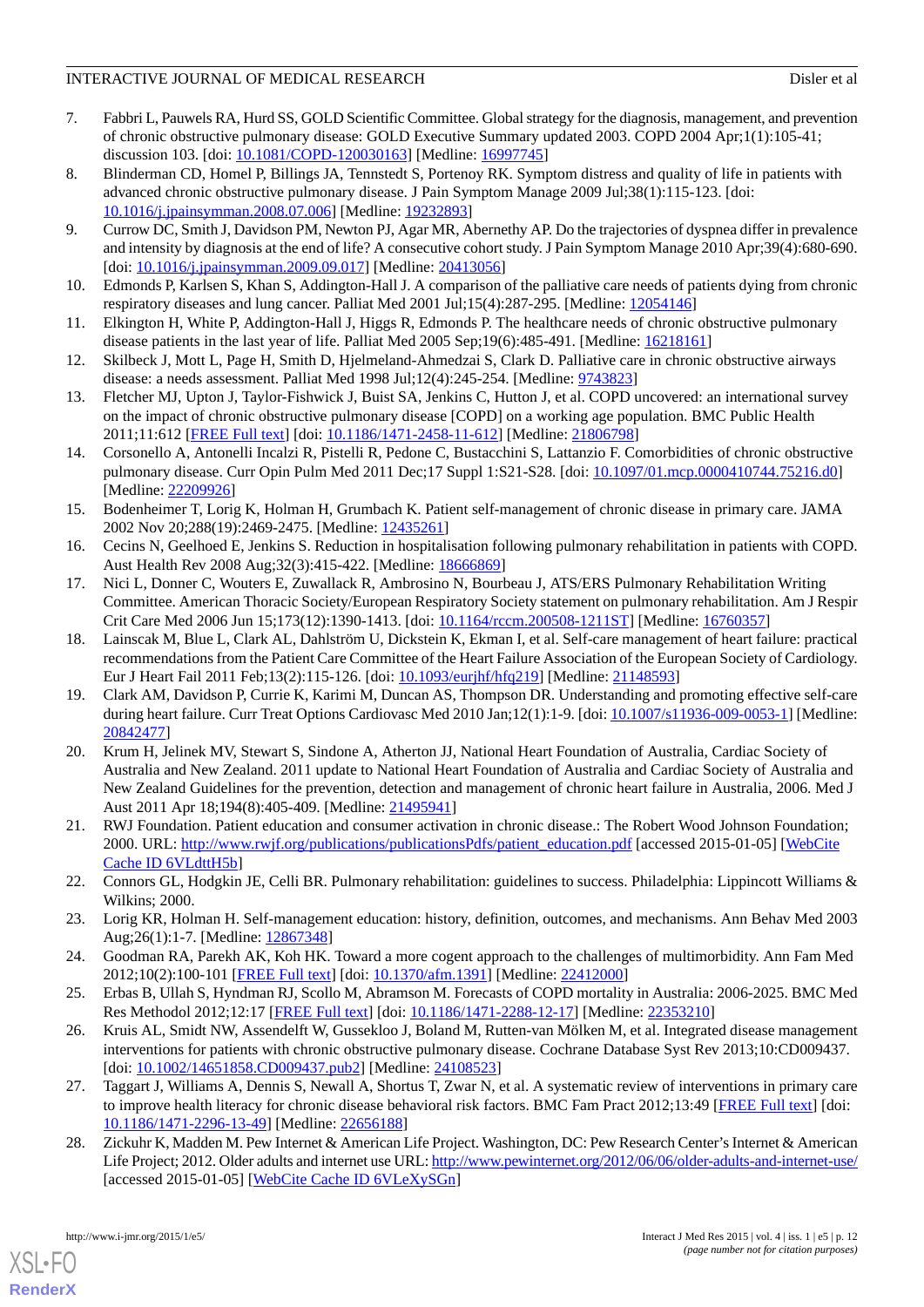- <span id="page-12-0"></span>29. van Uden-Kraan CF, Drossaert CH, Taal E, Seydel ER, van de Laar MA. Participation in online patient support groups endorses patients' empowerment. Patient Educ Couns 2009 Jan;74(1):61-69. [doi: [10.1016/j.pec.2008.07.044](http://dx.doi.org/10.1016/j.pec.2008.07.044)] [Medline: [18778909](http://www.ncbi.nlm.nih.gov/entrez/query.fcgi?cmd=Retrieve&db=PubMed&list_uids=18778909&dopt=Abstract)]
- <span id="page-12-4"></span><span id="page-12-1"></span>30. Wicks P, Massagli M, Frost J, Brownstein C, Okun S, Vaughan T, et al. Sharing health data for better outcomes on PatientsLikeMe. J Med Internet Res 2010;12(2):e19 [\[FREE Full text\]](http://www.jmir.org/2010/2/e19/) [doi: [10.2196/jmir.1549\]](http://dx.doi.org/10.2196/jmir.1549) [Medline: [20542858\]](http://www.ncbi.nlm.nih.gov/entrez/query.fcgi?cmd=Retrieve&db=PubMed&list_uids=20542858&dopt=Abstract)
- 31. Mo PK, Coulson NS. Developing a model for online support group use, empowering processes and psychosocial outcomes for individuals living with HIV/AIDS. Psychol Health 2012;27(4):445-459. [doi: [10.1080/08870446.2011.592981\]](http://dx.doi.org/10.1080/08870446.2011.592981) [Medline: [21854088](http://www.ncbi.nlm.nih.gov/entrez/query.fcgi?cmd=Retrieve&db=PubMed&list_uids=21854088&dopt=Abstract)]
- <span id="page-12-2"></span>32. Nguyen HQ, Carrieri-Kohlman V, Rankin SH, Slaughter R, Stulbarg MS. Is Internet-based support for dyspnea self-management in patients with chronic obstructive pulmonary disease possible? Results of a pilot study. Heart Lung 2005;34(1):51-62. [doi: [10.1016/j.hrtlng.2004.06.005](http://dx.doi.org/10.1016/j.hrtlng.2004.06.005)] [Medline: [15647734](http://www.ncbi.nlm.nih.gov/entrez/query.fcgi?cmd=Retrieve&db=PubMed&list_uids=15647734&dopt=Abstract)]
- 33. Nguyen HQ, Donesky-Cuenco D, Wolpin S, Reinke LF, Benditt JO, Paul SM, et al. Randomized controlled trial of an internet-based versus face-to-face dyspnea self-management program for patients with chronic obstructive pulmonary disease: pilot study. J Med Internet Res 2008;10(2):e9 [\[FREE Full text\]](http://www.jmir.org/2008/2/e9/19) [doi: [10.2196/jmir.990\]](http://dx.doi.org/10.2196/jmir.990) [Medline: [18417444\]](http://www.ncbi.nlm.nih.gov/entrez/query.fcgi?cmd=Retrieve&db=PubMed&list_uids=18417444&dopt=Abstract)
- <span id="page-12-3"></span>34. Nguyen HQ, Gill DP, Wolpin S, Steele BG, Benditt JO. Pilot study of a cell phone-based exercise persistence intervention post-rehabilitation for COPD. Int J Chron Obstruct Pulmon Dis 2009;4:301-313 [\[FREE Full text\]](http://www.dovepress.com/articles.php?article_id=3418) [Medline: [19750190](http://www.ncbi.nlm.nih.gov/entrez/query.fcgi?cmd=Retrieve&db=PubMed&list_uids=19750190&dopt=Abstract)]
- <span id="page-12-5"></span>35. Nguyen HQ, Donesky D, Reinke LF, Wolpin S, Chyall L, Benditt JO, et al. Internet-based dyspnea self-management support for patients with chronic obstructive pulmonary disease. J Pain Symptom Manage 2013 Jul;46(1):43-55. [doi: [10.1016/j.jpainsymman.2012.06.015\]](http://dx.doi.org/10.1016/j.jpainsymman.2012.06.015) [Medline: [23073395](http://www.ncbi.nlm.nih.gov/entrez/query.fcgi?cmd=Retrieve&db=PubMed&list_uids=23073395&dopt=Abstract)]
- <span id="page-12-6"></span>36. Murray E, Burns J, See TS, Lai R, Nazareth I. Interactive health communication applications for people with chronic disease. Cochrane Database Syst Rev 2005(4):CD004274. [doi: [10.1002/14651858.CD004274.pub4\]](http://dx.doi.org/10.1002/14651858.CD004274.pub4) [Medline: [16235356](http://www.ncbi.nlm.nih.gov/entrez/query.fcgi?cmd=Retrieve&db=PubMed&list_uids=16235356&dopt=Abstract)]
- <span id="page-12-7"></span>37. Biezen R, Jones KM, Piterman L. Managing chronic disease--patients' views and attitudes to using a broadband based service. Aust Fam Physician 2013 Aug; 42(8): 578-581 [[FREE Full text](http://www.racgp.org.au/afp/2013/august/managing-chronic-disease/)] [Medline: [23971069\]](http://www.ncbi.nlm.nih.gov/entrez/query.fcgi?cmd=Retrieve&db=PubMed&list_uids=23971069&dopt=Abstract)
- <span id="page-12-8"></span>38. Kwankam SY. What e-Health can offer. Bull World Health Organ 2004 Oct;82(10):800-802 [\[FREE Full text\]](http://europepmc.org/abstract/MED/15643805) [Medline: [15643805](http://www.ncbi.nlm.nih.gov/entrez/query.fcgi?cmd=Retrieve&db=PubMed&list_uids=15643805&dopt=Abstract)]
- <span id="page-12-9"></span>39. World Health Organization. E-Health. 2014. URL:<http://www.who.int/trade/glossary/story021/en/> [accessed 2015-01-05] [[WebCite Cache ID 6VLemhMUw](http://www.webcitation.org/

                                    6VLemhMUw)]
- 40. Kay M. mHealth: New horizons for health through mobile technologies.: World Health Organization; 2011. URL: [http:/](http://www.who.int/goe/publications/goe_mhealth_web.pdf) [/www.who.int/goe/publications/goe\\_mhealth\\_web.pdf](http://www.who.int/goe/publications/goe_mhealth_web.pdf) [accessed 2015-01-05] [[WebCite Cache ID 6VLeucCzO\]](http://www.webcitation.org/

                                    6VLeucCzO)
- <span id="page-12-10"></span>41. de Jong CC, Ros WJ, Schrijvers G. The effects on health behavior and health outcomes of Internet-based asynchronous communication between health providers and patients with a chronic condition: a systematic review. J Med Internet Res 2014 Jan;16(1):e19 [[FREE Full text](http://www.jmir.org/2014/1/e19/)] [doi: [10.2196/jmir.3000](http://dx.doi.org/10.2196/jmir.3000)] [Medline: [24434570](http://www.ncbi.nlm.nih.gov/entrez/query.fcgi?cmd=Retrieve&db=PubMed&list_uids=24434570&dopt=Abstract)]
- 42. Adams SA. Revisiting the online health information reliability debate in the wake of "web 2.0": an inter-disciplinary literature and website review. Int J Med Inform 2010 Jun;79(6):391-400. [doi: [10.1016/j.ijmedinf.2010.01.006\]](http://dx.doi.org/10.1016/j.ijmedinf.2010.01.006) [Medline: [20188623](http://www.ncbi.nlm.nih.gov/entrez/query.fcgi?cmd=Retrieve&db=PubMed&list_uids=20188623&dopt=Abstract)]
- <span id="page-12-12"></span><span id="page-12-11"></span>43. Fox S, Duggan M. Pew Research Center. Washington, DC: Pew Internet & American Life Project; 2013. Health online 2013 URL: [http://www.pewinternet.org/files/old-media/Files/Reports/PIP\\_HealthOnline.pdf](http://www.pewinternet.org/files/old-media/Files/Reports/PIP_HealthOnline.pdf) [accessed 2015-01-05] [[WebCite](http://www.webcitation.org/

                                    6VLf1jGGe) [Cache ID 6VLf1jGGe](http://www.webcitation.org/

                                    6VLf1jGGe)]
- 44. Siliquini R, Ceruti M, Lovato E, Bert F, Bruno S, De Vito E, et al. Surfing the internet for health information: an Italian survey on use and population choices. BMC Med Inform Decis Mak 2011;11:21 [\[FREE Full text\]](http://www.biomedcentral.com/1472-6947/11/21) [doi: [10.1186/1472-6947-11-21\]](http://dx.doi.org/10.1186/1472-6947-11-21) [Medline: [21470435\]](http://www.ncbi.nlm.nih.gov/entrez/query.fcgi?cmd=Retrieve&db=PubMed&list_uids=21470435&dopt=Abstract)
- <span id="page-12-14"></span><span id="page-12-13"></span>45. ABS Catalogue no. 1351.0.55.038. Canberra: Australian Bureau of Statistics; 2012 Mar. Socio-economic indexes for areas: Robustness, diversity within larger areas and the new geography standard Commonwealth of Australia URL: [http://www.](http://www.abs.gov.au/AUSSTATS/abs@.nsf/DetailsPage/1351.0.55.038Mar%202012?OpenDocument) [abs.gov.au/AUSSTATS/abs@.nsf/DetailsPage/1351.0.55.038Mar%202012?OpenDocument](http://www.abs.gov.au/AUSSTATS/abs@.nsf/DetailsPage/1351.0.55.038Mar%202012?OpenDocument) [accessed 2015-02-13] [[WebCite](http://www.webcitation.org/

                                    6WJlLOv44) [Cache ID 6WJlLOv44](http://www.webcitation.org/

                                    6WJlLOv44)]
- <span id="page-12-15"></span>46. van der Eijk M, Faber MJ, Aarts JW, Kremer JA, Munneke M, Bloem BR. Using online health communities to deliver patient-centered care to people with chronic conditions. J Med Internet Res 2013 Jun;15(6):e115 [[FREE Full text](http://www.jmir.org/2013/6/e115/)] [doi: [10.2196/jmir.2476](http://dx.doi.org/10.2196/jmir.2476)] [Medline: [23803284](http://www.ncbi.nlm.nih.gov/entrez/query.fcgi?cmd=Retrieve&db=PubMed&list_uids=23803284&dopt=Abstract)]
- <span id="page-12-16"></span>47. Bartlett YK, Coulson NS. An investigation into the empowerment effects of using online support groups and how this affects health professional/patient communication. Patient Educ Couns 2011 Apr;83(1):113-119. [doi: [10.1016/j.pec.2010.05.029\]](http://dx.doi.org/10.1016/j.pec.2010.05.029) [Medline: [20599338](http://www.ncbi.nlm.nih.gov/entrez/query.fcgi?cmd=Retrieve&db=PubMed&list_uids=20599338&dopt=Abstract)]
- <span id="page-12-17"></span>48. Wangberg SC, Andreassen HK, Prokosch HU, Santana SM, Sørensen T, Chronaki CE. Relations between Internet use, socio-economic status (SES), social support and subjective health. Health Promot Int 2008 Mar;23(1):70-77 [\[FREE Full](http://heapro.oxfordjournals.org/cgi/pmidlookup?view=long&pmid=18083686) [text](http://heapro.oxfordjournals.org/cgi/pmidlookup?view=long&pmid=18083686)] [doi: [10.1093/heapro/dam039](http://dx.doi.org/10.1093/heapro/dam039)] [Medline: [18083686\]](http://www.ncbi.nlm.nih.gov/entrez/query.fcgi?cmd=Retrieve&db=PubMed&list_uids=18083686&dopt=Abstract)
- 49. Wei L. Number matters: the multimodality of Internet use as an indicator of the digital inequalities. Journal of Computer - Mediated Communication 2012;17(3):303-318. [doi: [10.1111/j.1083-6101.2012.01578.x](http://dx.doi.org/10.1111/j.1083-6101.2012.01578.x)]
- 50. Dennis S, Williams A, Taggart J, Newall A, Denney-Wilson E, Zwar N, et al. Which providers can bridge the health literacy gap in lifestyle risk factor modification education: a systematic review and narrative synthesis. BMC Fam Pract 2012;13:44 [[FREE Full text](http://www.biomedcentral.com/1471-2296/13/44)] [doi: [10.1186/1471-2296-13-44\]](http://dx.doi.org/10.1186/1471-2296-13-44) [Medline: [22639799](http://www.ncbi.nlm.nih.gov/entrez/query.fcgi?cmd=Retrieve&db=PubMed&list_uids=22639799&dopt=Abstract)]